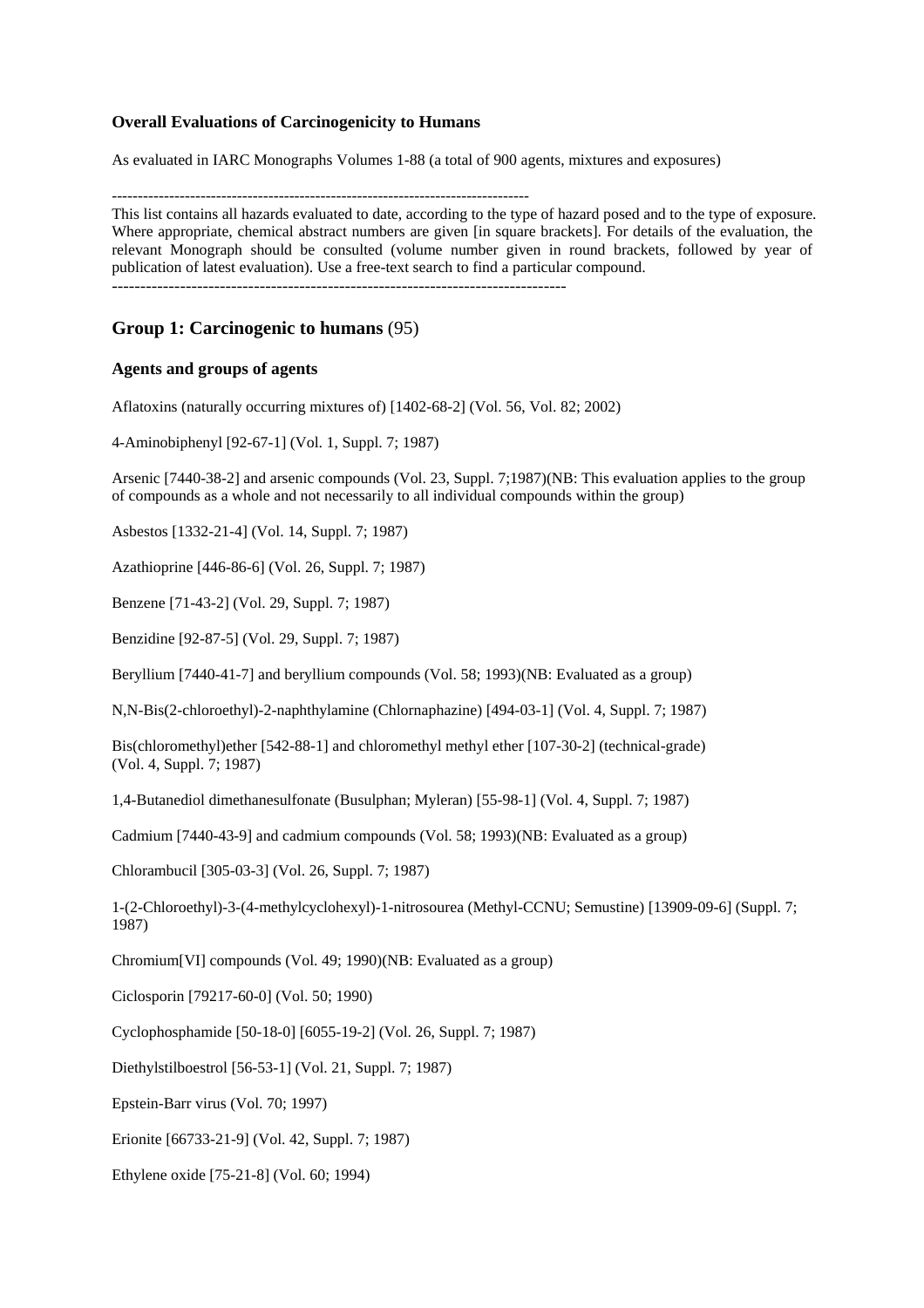(NB: Overall evaluation upgraded from 2A to 1 with supporting evidence from other data relevant to the evaluation of carcinogenicity and its mechanisms)

Etoposide [33419-42-0] in combination with cisplatin and bleomycin (Vol. 76; 2000)

Formaldehyde [50-00-0] (Vol. 88; in preparation)

[Gamma Radiation: see X- and Gamma (g)-Radiation]

Gallium arsenide [1303-00-0] (Vol. 86; in preparation)

Helicobacter pylori (infection with) (Vol. 61; 1994)

Hepatitis B virus (chronic infection with) (Vol. 59; 1994)

Hepatitis C virus (chronic infection with) (Vol. 59; 1994)

Herbal remedies containing plant species of the genus Aristolochia (Vol. 82; 2002)

Human immunodeficiency virus type 1 (infection with) (Vol. 67;1996)

Human papillomavirus type 16 (Vol. 64; 1995)

Human papillomavirus type 18 (Vol. 64; 1995)

Human T-cell lymphotropic virus type I (Vol. 67; 1996)

Melphalan [148-82-3] (Vol. 9, Suppl. 7; 1987)

8-Methoxypsoralen (Methoxsalen) [298-81-7] plus ultraviolet A radiation (Vol. 24, Suppl. 7; 1987)

MOPP and other combined chemotherapy including alkylating agents (Suppl. 7; 1987)

Mustard gas (Sulfur mustard) [505-60-2] (Vol. 9, Suppl. 7; 1987)

2-Naphthylamine [91-59-8] (Vol. 4, Suppl. 7; 1987)

Neutrons (Vol. 75; 2000)(NB: Overall evaluation upgraded from 2B to 1 with supporting evidence from other data relevant to the evaluation of carcinogenicity and its mechanisms)

Nickel compounds (Vol. 49; 1990)(NB: Evaluated as a group)

Oestrogen therapy, postmenopausal (Vol. 72; 1999)

Oestrogens, nonsteroidal (Suppl. 7; 1987)(NB: This evaluation applies to the group of compounds as a whole and not necessarily to all individual compounds within the group)

Oestrogens, steroidal (Suppl. 7; 1987) (NB: This evaluation applies to the group of compounds as a whole and not necessarily to all individual compounds within the group)

Opisthorchis viverrini (infection with) (Vol. 61; 1994)

Oral contraceptives, combined (Vol. 72; 1999)(NB: There is also conclusive evidence that these agents have a protective effect against cancers of the ovary and endometrium)

Oral contraceptives, sequential (Suppl. 7; 1987)

Phosphorus-32, as phosphate (Vol. 78; 2001)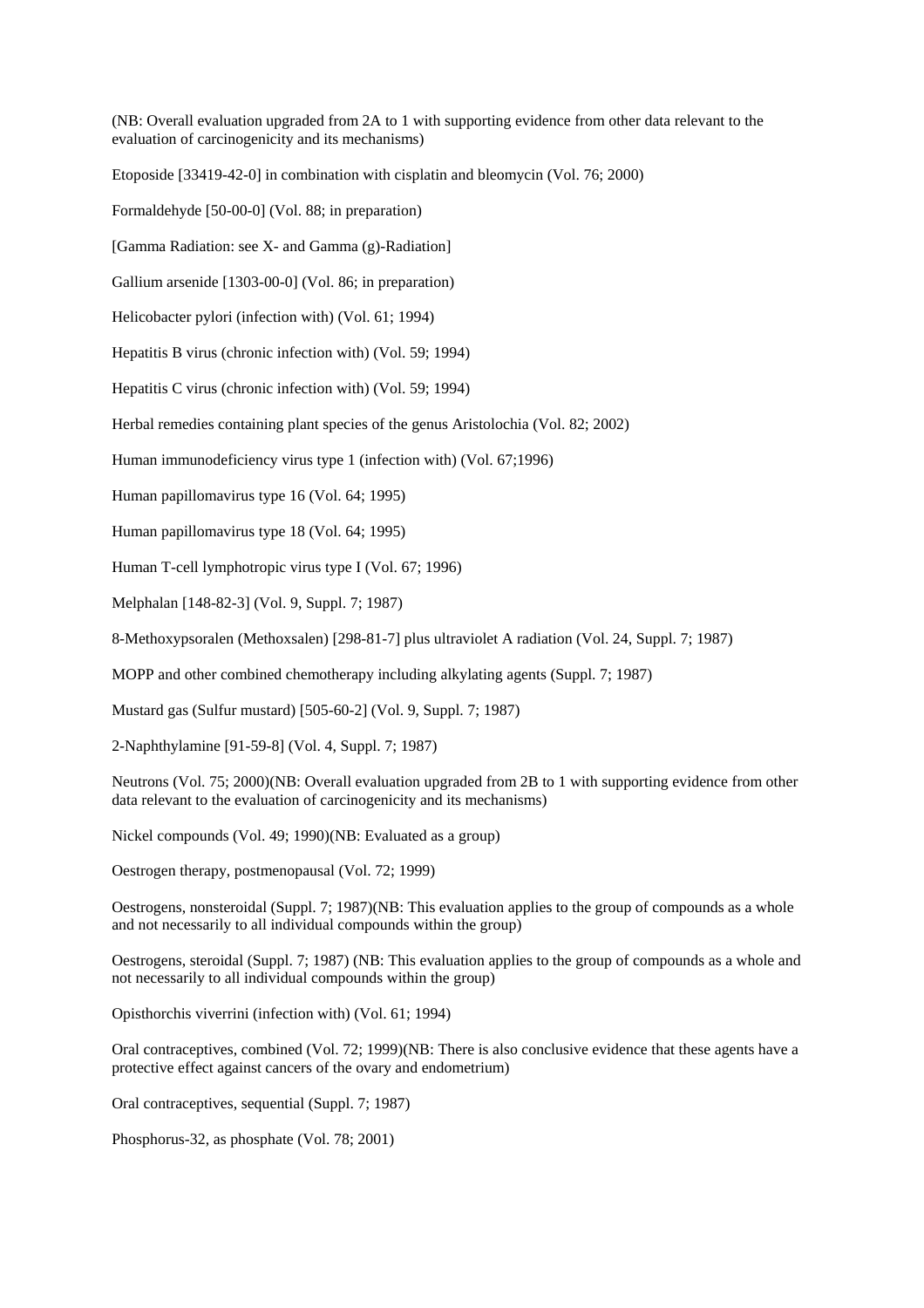Plutonium-239 and its decay products (may contain plutonium-240 and other isotopes), as aerosols (Vol. 78; 2001)

Radioiodines, short-lived isotopes, including iodine-131, from atomic reactor accidents and nuclear weapons detonation (exposure during childhood) (Vol. 78; 2001)

Radionuclides, a-particle-emitting, internally deposited (Vol. 78; 2001)(NB: Specific radionuclides for which there is sufficient evidence for carcinogenicity to humans are also listed individually as Group 1 agents)

Radionuclides, b-particle-emitting, internally deposited (Vol. 78; 2001)(NB: Specific radionuclides for which there is sufficient evidence for carcinogenicity to humans are also listed individually as Group 1 agents)

Radium-224 and its decay products (Vol. 78; 2001)

Radium-226 and its decay products (Vol. 78; 2001)

Radium-228 and its decay products (Vol. 78; 2001)

Radon-222 [10043-92-2] and its decay products (Vol. 78; 2001)

Schistosoma haematobium (infection with) (Vol. 61; 1994)

Silica [14808-60-7], crystalline (inhaled in the form of quartzor cristobalite from occupational sources) (Vol. 68; 1997)

Solar radiation (Vol. 55; 1992)

Talc containing asbestiform fibres (Vol. 42, Suppl. 7; 1987)

Tamoxifen [10540-29-1] (Vol. 66; 1996)(NB: There is also conclusive evidence that this agent (tamoxifen) reduces the risk of contralateral breast cancer)

2,3,7,8-Tetrachlorodibenzo-para-dioxin [1746-01-6] (Vol.69; 1997)(NB: Overall evaluation upgraded from 2A to 1 with supporting evidence from other data relevant to the evaluation of carcinogenicity and its mechanisms)

Thiotepa [52-24-4] (Vol. 50; 1990)

Thorium-232 and its decay products, administered intravenously as a colloidal dispersion of thorium-232 dioxide (Vol. 78; 2001)

Treosulfan [299-75-2] (Vol. 26, Suppl. 7; 1987)

Vinyl chloride [75-01-4] (Vol. 19, Suppl. 7; 1987)

X- and Gamma (g)-Radiation (Vol. 75; 2000)

#### **Mixtures**

Alcoholic beverages (Vol. 44; 1988)

Analgesic mixtures containing phenacetin (Suppl. 7; 1987)

Areca nut (Vol. 85; in preparation)

Betel quid with tobacco (Vol. 85; in preparation)

Betel quid without tobacco (Vol. 85; in preparation)

Coal-tar pitches [65996-93-2] (Vol. 35, Suppl. 7; 1987)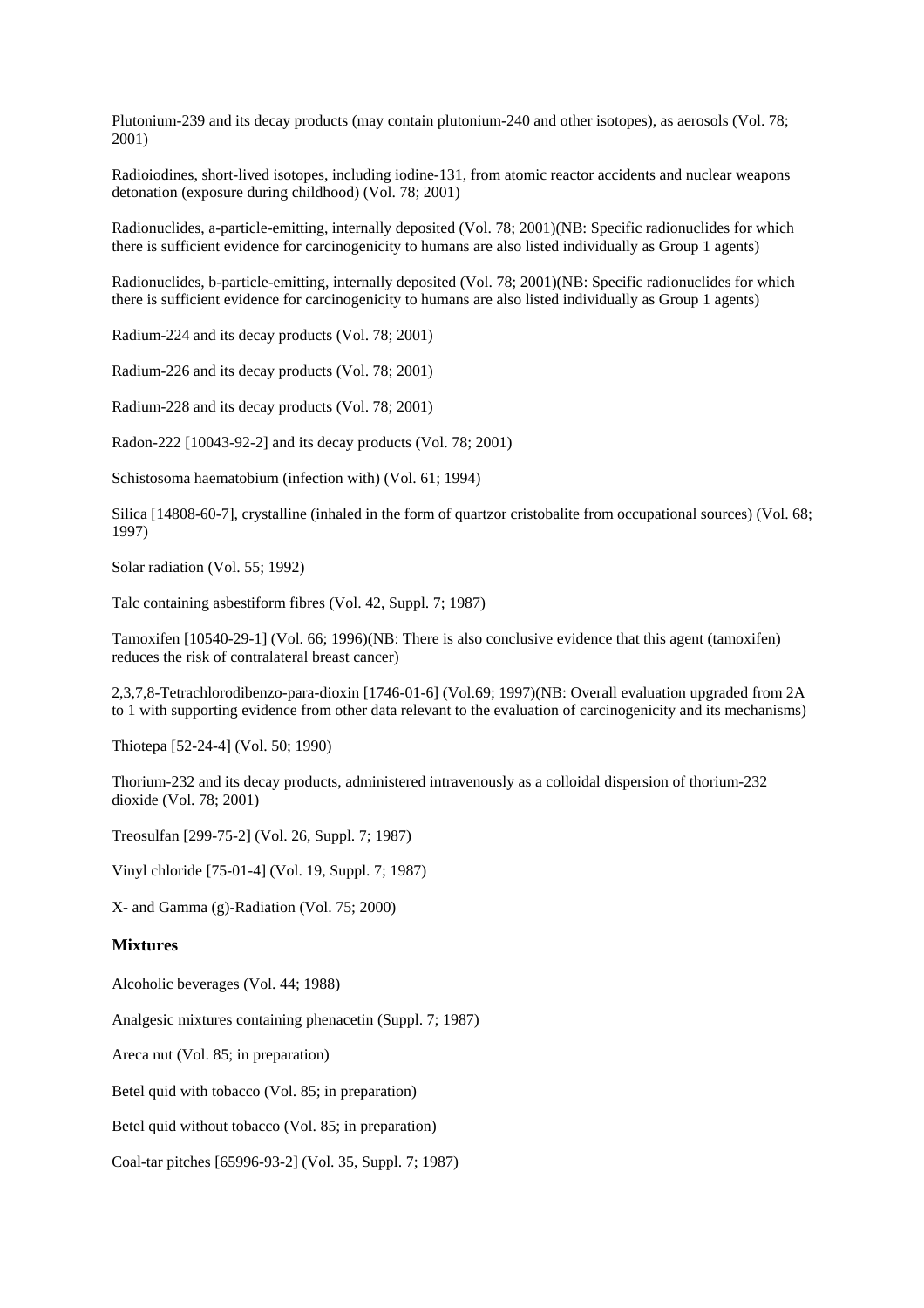Coal-tars [8007-45-2] (Vol. 35, Suppl. 7; 1987) Mineral oils, untreated and mildly treated (Vol. 33, Suppl. 7;1987) Salted fish (Chinese-style) (Vol. 56; 1993) Shale-oils [68308-34-9] (Vol. 35, Suppl. 7; 1987) Soots (Vol. 35, Suppl. 7; 1987) Tobacco products, smokeless (Vol. 37, Suppl. 7; 1987)

Wood dust (Vol. 62; 1995)

#### **Exposure circumstances**

Aluminium production (Vol. 34, Suppl. 7; 1987)

Arsenic in drinking-water (Vol. 84; in preparation)

Auramine, manufacture of (Suppl. 7; 1987)

Boot and shoe manufacture and repair (Vol. 25, Suppl. 7; 1987)

Coal gasification (Vol. 34, Suppl. 7; 1987)

Coke production (Vol. 34, Suppl. 7; 1987)

Furniture and cabinet making (Vol. 25, Suppl. 7; 1987)

Haematite mining (underground) with exposure to radon (Vol. 1, Suppl. 7; 1987)

Involuntary smoking (Vol. 83; 2004)

Iron and steel founding (Vol. 34, Suppl. 7; 1987)

Isopropanol manufacture (strong-acid process) (Suppl. 7; 1987)

Magenta, manufacture of (Vol. 57; 1993)

Painter (occupational exposure as a) (Vol. 47; 1989)

Rubber industry (Vol. 28, Suppl. 7; 1987)

Strong-inorganic-acid mists containing sulfuric acid (occupational exposure to) (Vol. 54; 1992)

Tobacco smoking (Vol. 38, Suppl. 7, Vol. 83; 2004)

--------------------------------------------------------------------------------

# **Group 2A: Probably carcinogenic to humans** (66)

## **Agents and groups of agents**

Acrylamide [79-06-1] (Vol. 60; 1994)(NB: Overall evaluation upgraded from 2B to 2A with supporting evidence from other data relevant to the evaluation of carcinogenicity and its mechanisms)

Adriamycin [23214-92-8] (Vol. 10, Suppl. 7; 1987)(NB: Overall evaluation upgraded from 2B to 2A with supportingevidence from other data relevant to the evaluation of carcinogenicity and its mechanisms)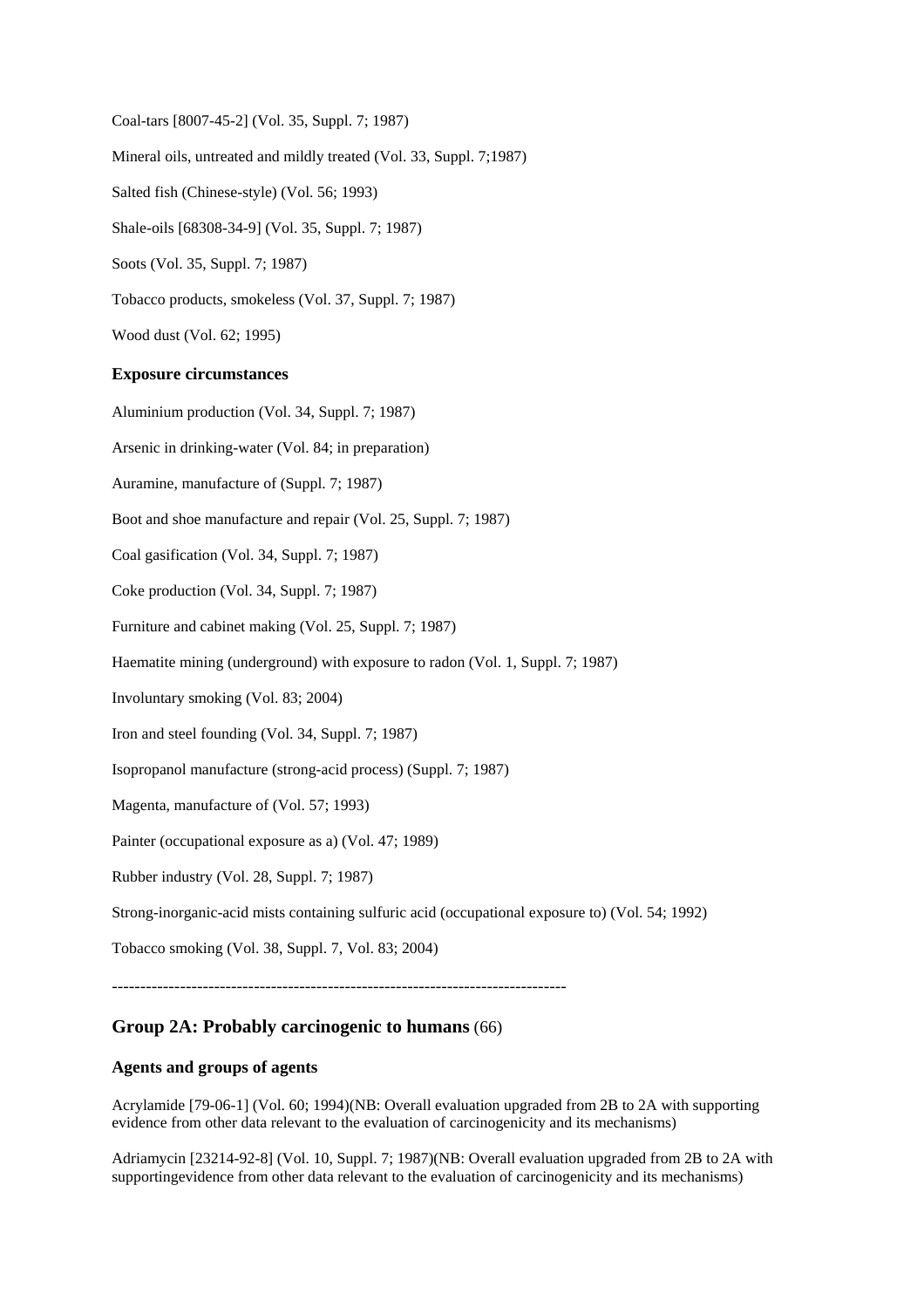Androgenic (anabolic) steroids (Suppl. 7; 1987)

Aristolochic acids (naturally occurring mixtures of) (Vol. 82; 2002)

Azacitidine [320-67-2] (Vol. 50; 1990)(NB: Overall evaluation upgraded from 2B to 2A with supporting evidence from other data relevant to the evaluation of carcinogenicity and its mechanisms)

Benz[a]anthracene [56-55-3] (Vol. 32, Suppl. 7; 1987)(NB: Overall evaluation upgraded from 2B to 2A with supporting evidence from other data relevant to the evaluation of carcinogenicity and its mechanisms)

Benzidine-based dyes (Suppl. 7; 1987)(NB: Overall evaluation upgraded from 2B to 2A with supporting evidence from other data relevant to the evaluation of carcinogenicity and its mechanisms)

Benzo[a]pyrene [50-32-8] (Vol. 32, Suppl. 7; 1987)(NB: Overall evaluation upgraded from 2B to 2A with supporting evidence from other data relevant to the evaluation of carcinogenicity and its mechanisms)

Bischloroethyl nitrosourea (BCNU) [154-93-8] (Vol. 26, Suppl.7; 1987)

1,3-Butadiene [106-99-0] (Vol. 71; 1999)

Captafol [2425-06-1] (Vol. 53; 1991)(NB: Overall evaluation upgraded from 2B to 2A with supporting evidence from other data relevant to the evaluation of carcinogenicity and its mechanisms)

Chloramphenicol [56-75-7] (Vol. 50; 1990)(NB: Overall evaluation upgraded from 2B to 2A with supporting evidence from other data relevant to the evaluation of carcinogenicity and its mechanisms)

a-Chlorinated toluenes (benzal chloride [98-87-3], benzotrichloride [98-07-7], benzyl chloride [100-44-7]) and benzoyl chloride [98-88-4] (combined exposures) (Vol. 29, Suppl. 7, Vol. 71; 1999)

1-(2-Chloroethyl)-3-cyclohexyl-1-nitrosourea (CCNU) [13010-47-4](Vol. 26, Suppl. 7; 1987)(NB: Overall evaluation upgraded from 2B to 2A with supporting evidence from other data relevant to the evaluation of carcinogenicity and its mechanisms)

4-Chloro-ortho-toluidine [95-69-2] (Vol. 77; 2000)

Chlorozotocin [54749-90-5] (Vol. 50; 1990)(NB: Overall evaluation upgraded from 2B to 2A with supporting evidence from other data relevant to the evaluation of carcinogenicity and its mechanisms)

Cisplatin [15663-27-1] (Vol. 26, Suppl. 7; 1987)(NB: Overall evaluation upgraded from 2B to 2A with supporting evidence from other data relevant to the evaluation of carcinogenicity and its mechanisms)

Clonorchis sinensis (infection with) (Vol. 61; 1994)(NB: Overall evaluation upgraded from 2B to 2A with supporting evidence from other data relevant to the evaluation of carcinogenicity and its mechanisms)

Dibenz[a,h]anthracene [53-70-3] (Vol. 32, Suppl. 7; 1987)(NB: Overall evaluation upgraded from 2B to 2A with supporting evidence from other data relevant to the evaluation of carcinogenicity and its mechanisms)

Diethyl sulfate [64-67-5] (Vol. 54, Vol. 71; 1999)(NB: Overall evaluation upgraded from 2B to 2A with supporting evidence from other data relevant to the evaluation of carcinogenicity and its mechanisms)

Dimethylcarbamoyl chloride [79-44-7] (Vol. 12, Suppl. 7, Vol. 71; 1999)(NB: Overall evaluation upgraded from 2B to 2A with supporting evidence from other data relevant to the evaluation of carcinogenicity and its mechanisms)

1,2-Dimethylhydrazine [540-73-8] (Vol. 4, Suppl. 7, Vol. 71; 1999)(NB: Overall evaluation upgraded from 2B to 2A with supporting evidence from other data relevant to the evaluation of carcinogenicity and its mechanisms)

Dimethyl sulfate [77-78-1] (Vol. 4, Suppl. 7, Vol. 71; 1999)(NB: Overall evaluation upgraded from 2B to 2A with supporting evidence from other data relevant to the evaluation of carcinogenicity and its mechanisms)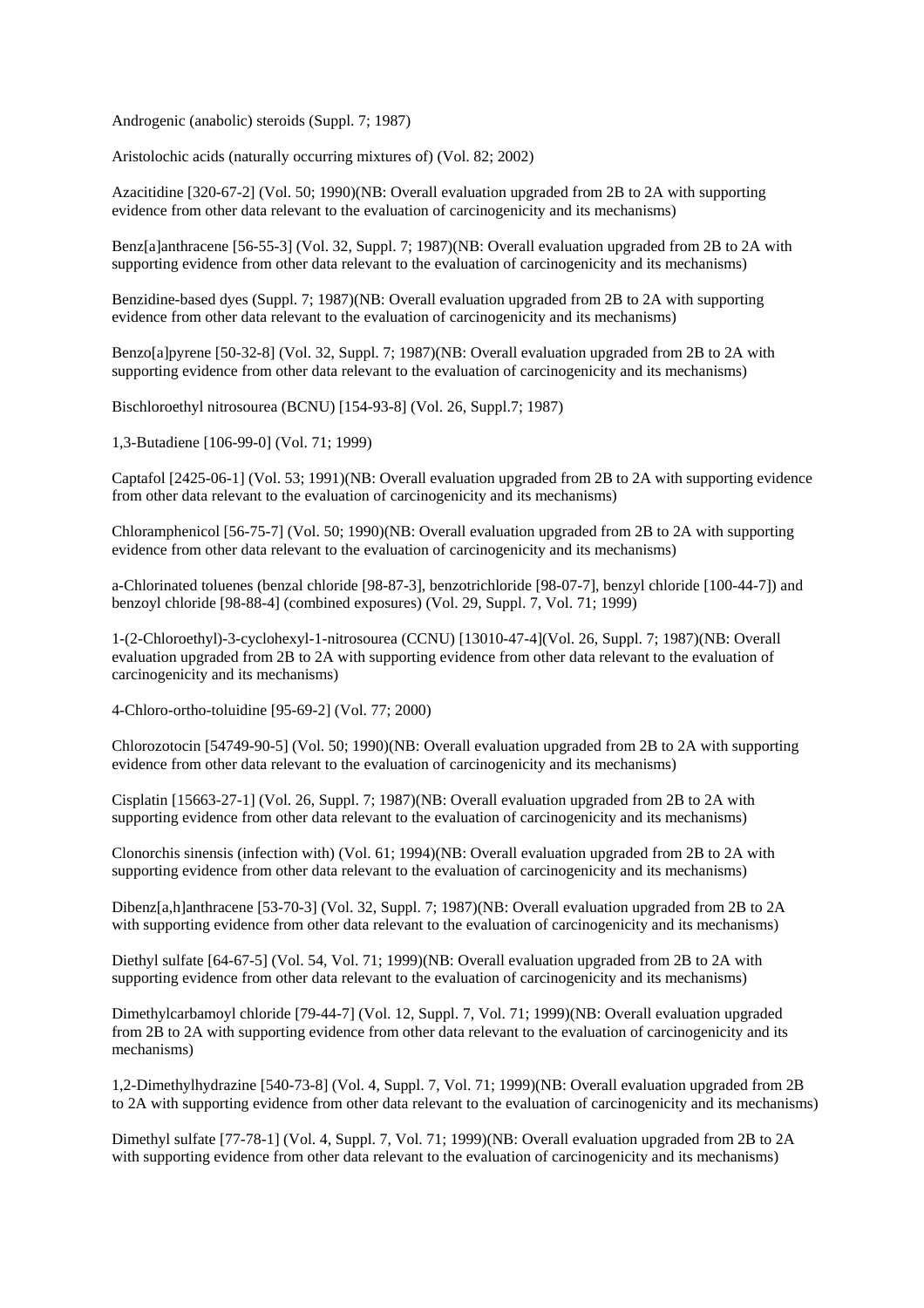Epichlorohydrin [106-89-8] (Vol. 11, Suppl. 7, Vol. 71; 1999)(NB: Overall evaluation upgraded from 2B to 2A with supporting evidence from other data relevant to the evaluation of carcinogenicity and its mechanisms)

Ethylene dibromide [106-93-4] (Vol. 15, Suppl. 7, Vol. 71; 1999)(NB: Overall evaluation upgraded from 2B to 2A with supporting evidence from other data relevant to the evaluation of carcinogenicity and its mechanisms)

N-Ethyl-N-nitrosourea [759-73-9] (Vol. 17, Suppl.7; 1987)(NB: Overall evaluation upgraded from 2B to 2A with supporting evidence from other data relevant to the evaluation of carcinogenicity and its mechanisms)

Etoposide [33419-42-0] (Vol. 76; 2000)(NB: Overall evaluation upgraded from 2B to 2A with supporting evidence from other data relevant to the evaluation of carcinogenicity and its mechanisms)

Glycidol [556-52-5] (Vol. 77; 2000)(NB: Overall evaluation upgraded from 2B to 2A with supporting evidence from other data relevant to the evaluation of carcinogenicity and its mechanisms)

Human papillomavirus type 31 (Vol. 64; 1995)

Human papillomavirus type 33 (Vol. 64; 1995)

Indium phosphide [22398-80-7] (Vol. 86; in preparation)

IQ (2-Amino-3-methylimidazo[4,5-f]quinoline) [76180-96-6] (Vol. 56; 1993)(NB: Overall evaluation upgraded from 2B to 2A with supporting evidence from other data relevant to the evaluation of carcinogenicity and its mechanisms)

Lead compounds, inorganic (Vol. 87; in preparation)

Kaposi's sarcoma herpesvirus/human herpesvirus 8 (Vol. 70; 1997)

5-Methoxypsoralen [484-20-8] (Vol. 40, Suppl. 7; 1987)(NB: Overall evaluation upgraded from 2B to 2A with supporting evidence from other data relevant to the evaluation of carcinogenicity and its mechanisms)

4,4´-Methylene bis(2-chloroaniline) (MOCA) [101-14-4] (Vol.57; 1993)(NB: Overall evaluation upgraded from 2B to 2A with supporting evidence from other data relevant to the evaluation of carcinogenicity and its mechanisms)

Methyl methanesulfonate [66-27-3] (Vol. 7, Suppl. 7, Vol. 71; 1999)(NB: Overall evaluation upgraded from 2B to 2A with supporting evidence from other data relevant to the evaluation of carcinogenicity and its mechanisms)

N-Methyl-N´-nitro-N-nitrosoguanidine(MNNG) [70-25-7] (Vol. 4, Suppl. 7; 1987)(NB: Overall evaluation upgraded from 2B to 2A with supporting evidence from other data relevant to the evaluation of carcinogenicity and its mechanisms)

N-Methyl-N-nitrosourea [684-93-5] (Vol. 17, Suppl.7; 1987)(NB: Overall evaluation upgraded from 2B to 2A with supporting evidence from other data relevant to the evaluation of carcinogenicity and its mechanisms)

Nitrogen mustard [51-75-2] (Vol. 9, Suppl. 7; 1987)

N-Nitrosodiethylamine [55-18-5] (Vol. 17, Suppl. 7; 1987)(NB: Overall evaluation upgraded from 2B to 2A with supporting evidence from other data relevant to the evaluation of carcinogenicity and its mechanisms)

N-Nitrosodimethylamine [62-75-9] (Vol. 17, Suppl. 7; 1987)(NB: Overall evaluation upgraded from 2B to 2A with supporting evidence from other data relevant to the evaluation of carcinogenicity and its mechanisms)

Phenacetin [62-44-2] (Vol. 24, Suppl. 7; 1987)

Procarbazine hydrochloride [366-70-1] (Vol. 26, Suppl. 7; 1987)(NB: Overall evaluation upgraded from 2B to 2A with supporting evidence from other data relevant to the evaluation of carcinogenicity and its mechanisms)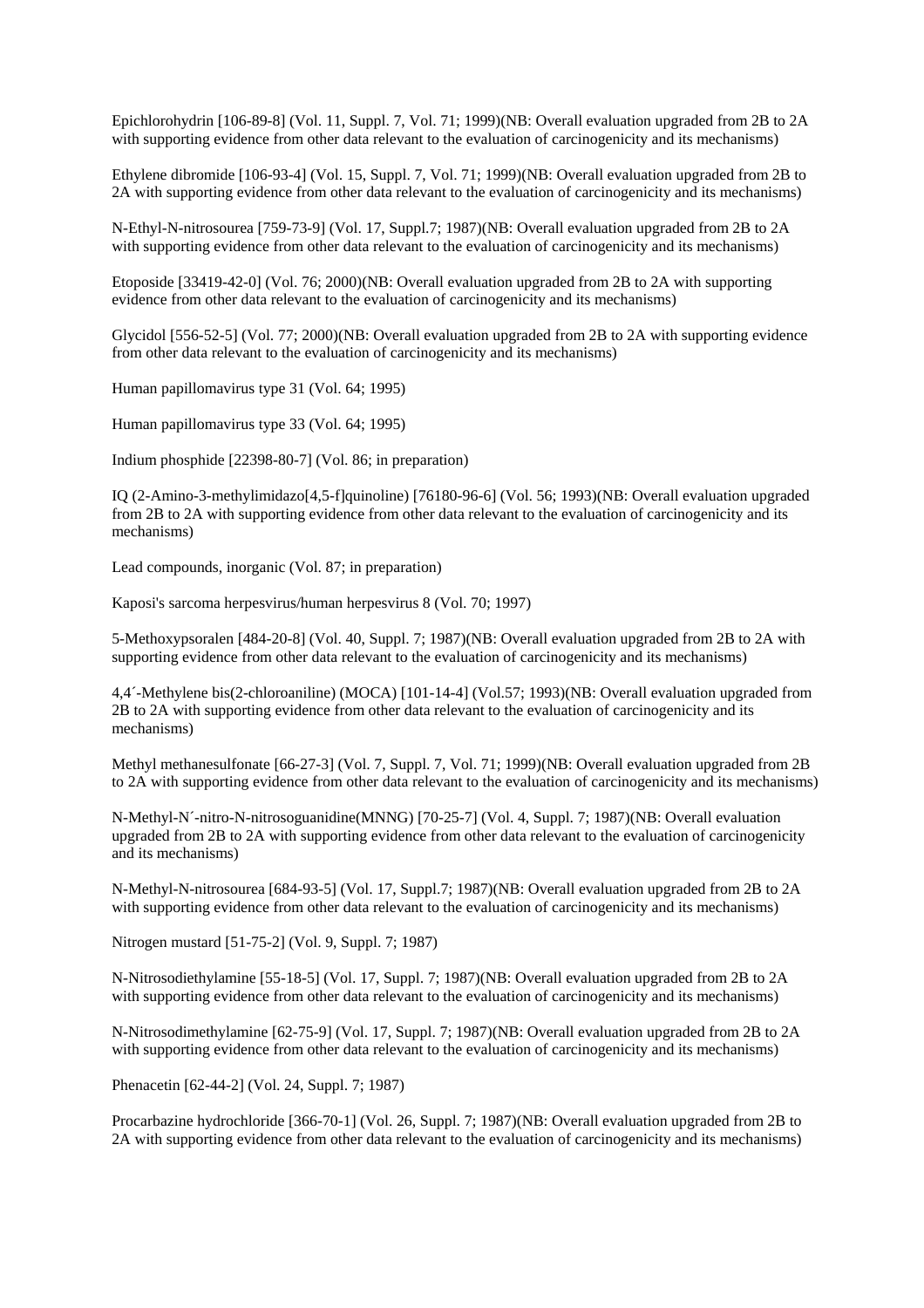Styrene-7,8-oxide [96-09-3] (Vol. 60; 1994)(NB: Overall evaluation upgraded from 2B to 2A with supporting evidence from other data relevant to the evaluation of carcinogenicity and its mechanisms)

Teniposide [29767-20-2] (Vol. 76; 2000)(NB: Overall evaluation upgraded from 2B to 2A with supporting evidence from other data relevant to the evaluation of carcinogenicity and its mechanisms)

Tetrachloroethylene [127-18-4] (Vol. 63; 1995)

ortho-Toluidine [95-53-4] (Vol. 77; 2000)

Trichloroethylene [79-01-6] (Vol. 63; 1995)

1,2,3-Trichloropropane [96-18-4] (Vol. 63; 1995)

Tris(2,3-dibromopropyl) phosphate [126-72-7] (Vol. 20, Suppl. 7, Vol. 71;1999)(NB: Overall evaluation upgraded from 2B to 2A with supporting evidence from other data relevant to the evaluation of carcinogenicity and its mechanisms)

Ultraviolet radiation A (Vol. 55; 1992)(NB: Overall evaluation upgraded from 2B to 2A with supporting evidence from other data relevant to the evaluation of carcinogenicity and its mechanisms)

Ultraviolet radiation B (Vol. 55; 1992)(NB: Overall evaluation upgraded from 2B to 2A with supporting evidence from other data relevant to the evaluation of carcinogenicity and its mechanisms)

Ultraviolet radiation C (Vol. 55; 1992)(NB: Overall evaluation upgraded from 2B to 2A with supporting evidence from other data relevant to the evaluation of carcinogenicity and its mechanisms)

Vinyl bromide [593-60-2] (Vol. 39, Suppl. 7, Vol. 71; 1999)(NB: Overall evaluation upgraded from 2B to 2A with supporting evidence from other data relevant to the evaluation of carcinogenicity and its mechanisms)

Vinyl fluoride [75-02-5] (Vol. 63; 1995)

#### **Mixtures**

Creosotes (from coal-tars) [8001-58-9] (Vol. 35, Suppl. 7; 1987)

Diesel engine exhaust (Vol. 46; 1989)

Hot mate (Vol. 51; 1991)

Non-arsenical insecticides (occupational exposures in spraying and application of) (Vol. 53; 1991)

Polychlorinated biphenyls [1336-36-3] (Vol. 18, Suppl. 7; 1987)

### **Exposure circumstances**

Art glass, glass containers and pressed ware (manufacture of) (Vol. 58; 1993)

Cobalt metal with tungsten carbide (Vol. 86; in preparation)

Hairdresser or barber (occupational exposure as a) (Vol. 57; 1993)

Petroleum refining (occupational exposures in) (Vol. 45; 1989)

Sunlamps and sunbeds (use of) (Vol. 55; 1992)

--------------------------------------------------------------------------------

**Group 2B: Possibly carcinogenic to humans (241)**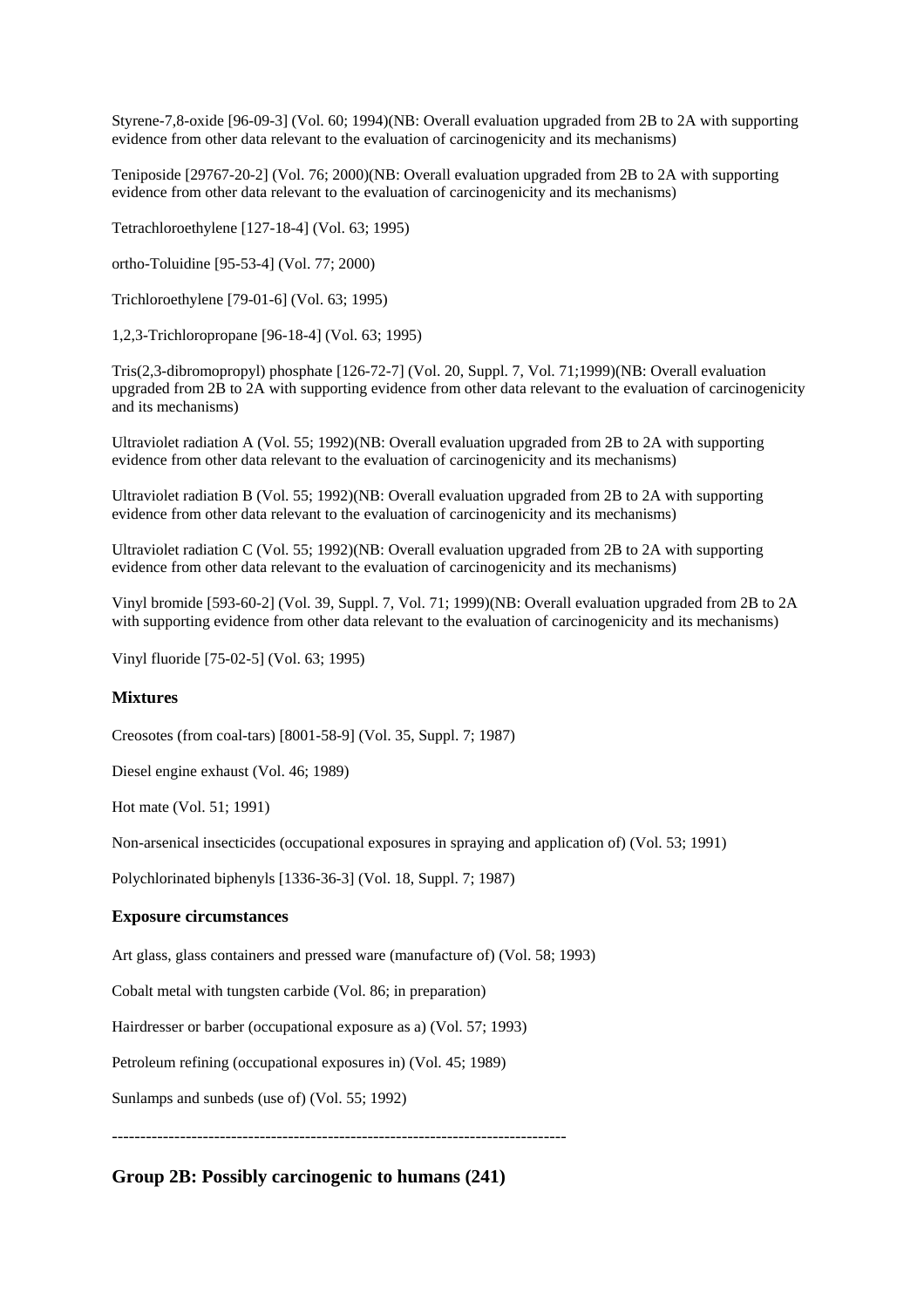## **Agents and groups of agents**

A-a-C (2-Amino-9H-pyrido[2,3-b]indole) [26148-68-5] (Vol. 40, Suppl. 7; 1987)

Acetaldehyde [75-07-0] (Vol. 36, Suppl. 7, Vol. 71; 1999)

Acetamide [60-35-5] (Vol. 7, Suppl. 7, Vol. 71; 1999)

Acrylonitrile [107-13-1] (Vol. 71; 1999)

AF-2 [2-(2-Furyl)-3-(5-nitro-2-furyl)acrylamide] [3688-53-7] (Vol.31, Suppl. 7; 1987)

Aflatoxin M1 [6795-23-9] (Vol. 56; 1993)

para-Aminoazobenzene [60-09-3] (Vol. 8, Suppl. 7; 1987)

ortho-Aminoazotoluene [97-56-3] (Vol. 8, Suppl. 7; 1987)

2-Amino-5-(5-nitro-2-furyl)-1,3,4-thiadiazole [712-68-5] (Vol.7, Suppl. 7; 1987)

Amsacrine [51264-14-3] (Vol. 76; 2000)

ortho-Anisidine [90-04-0] (Vol. 73; 1999)

Antimony trioxide [1309-64-4] (Vol. 47; 1989)

Aramite® [140-57-8] (Vol. 5, Suppl. 7; 1987)

Auramine [492-80-8] (technical-grade) (Vol. 1, Suppl. 7; 1987)

Azaserine [115-02-6] (Vol. 10, Suppl. 7; 1987)

Aziridine [151-56-4] (Vol. 9, Suppl. 7, Vol. 71; 1999)(NB: Overall evaluation upgraded from 3 to 2B with supporting evidence from other data relevant to the evaluation of carcinogenicity and its mechanisms)

Benzo[b]fluoranthene [205-99-2] (Vol. 32, Suppl. 7; 1987)

Benzo[j]fluoranthene [205-82-3] (Vol. 32, Suppl. 7; 1987)

Benzo[k]fluoranthene [207-08-9] (Vol. 32, Suppl. 7; 1987)

Benzofuran [271-89-6] (Vol. 63; 1995)

Benzyl violet 4B [1694-09-3] (Vol. 16, Suppl. 7; 1987)

2,2-Bis(bromomethyl)propane-1,3-diol [3296-90-0] (Vol. 77; 2000)

Bleomycins [11056-06-7] (Vol. 26, Suppl. 7; 1987)(NB: Overall evaluation upgraded from 3 to 2B with supporting evidence from other data relevant to the evaluation of carcinogenicity and its mechanisms)

Bracken fern (Vol. 40, Suppl. 7; 1987)

Bromodichloromethane [75-27-4] (Vol. 52, Vol. 71; 1999)

Butylated hydroxyanisole (BHA) [25013-16-5] (Vol. 40, Suppl. 7;1987)

b-Butyrolactone [3068-88-0] (Vol. 11, Suppl. 7, Vol. 71; 1999)

Caffeic acid [331-39-5] (Vol. 56; 1993)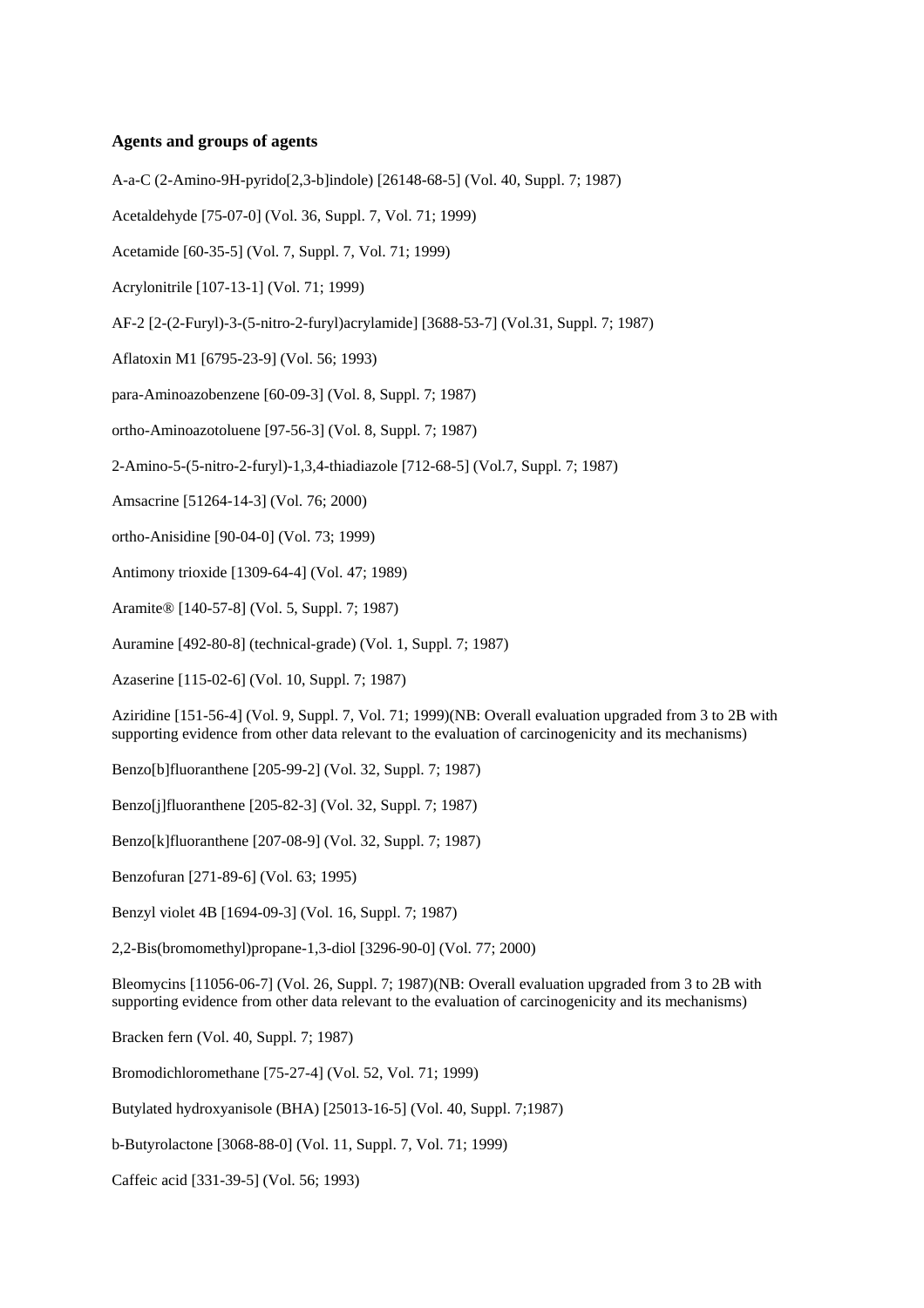- Carbon black [1333-86-4] (Vol. 65; 1996)
- Carbon tetrachloride [56-23-5] (Vol. 20, Suppl. 7, Vol. 71; 1999)
- Catechol [120-80-9] (Vol. 15, Suppl. 7, Vol. 71; 1999)
- Chlordane [57-74-9] (Vol. 79; 2001)
- Chlordecone (Kepone) [143-50-0] (Vol. 20, Suppl. 7; 1987)
- Chlorendic acid [115-28-6] (Vol. 48; 1990)
- para-Chloroaniline [106-47-8] (Vol. 57; 1993)
- 3-Chloro-4-(dichloromethyl)-5-hydroxy-2(5H)-furanone [77439-76-0] (Vol. 84; in preparation)
- Chloroform [67-66-3] (Vol. 73; 1999)
- 1-Chloro-2-methylpropene [513-37-1] (Vol. 63; 1995)
- Chlorophenoxy herbicides (Vol. 41, Suppl. 7; 1987)
- 4-Chloro-ortho-phenylenediamine [95-83-0] (Vol. 27, Suppl.7; 1987)
- Chloroprene [126-99-8] (Vol. 71; 1999)
- Chlorothalonil [1897-45-6] (Vol. 73; 1999)
- CI Acid Red 114 [6459-94-5] (Vol. 57; 1993)
- CI Basic Red 9 [569-61-9] (Vol. 57; 1993)
- CI Direct Blue 15 [2429-74-5] (Vol. 57; 1993)
- Citrus Red No. 2 [6358-53-8] (Vol. 8, Suppl. 7; 1987)
- Cobalt [7440-48-4] and cobalt compounds (Vol. 52; 1991)(NB: Evaluated as a group)
- Cobalt sulfate [10026-24-1] and other soluble cobalt(II) salts (Vol. 86; in preparation)
- para-Cresidine [120-71-8] (Vol. 27, Suppl. 7; 1987)
- Cycasin [14901-08-7] (Vol. 10, Suppl. 7; 1987)
- Dacarbazine [4342-03-4] (Vol. 26, Suppl. 7; 1987)
- Dantron (Chrysazin; 1,8-Dihydroxyanthraquinone) [117-10-2] (Vol.50; 1990)
- Daunomycin [20830-81-3] (Vol. 10, Suppl. 7; 1987)
- DDT [p,p'-DDT, 50-29-3] (Vol. 53; 1991)
- N,N'-Diacetylbenzidine [613-35-4] (Vol. 16, Suppl.7; 1987)
- 2,4-Diaminoanisole [615-05-4] (Vol. 79; 2001)
- 4,4'-Diaminodiphenyl ether [101-80-4] (Vol. 29, Suppl. 7; 1987)
- 2,4-Diaminotoluene [95-80-7] (Vol. 16, Suppl. 7; 1987)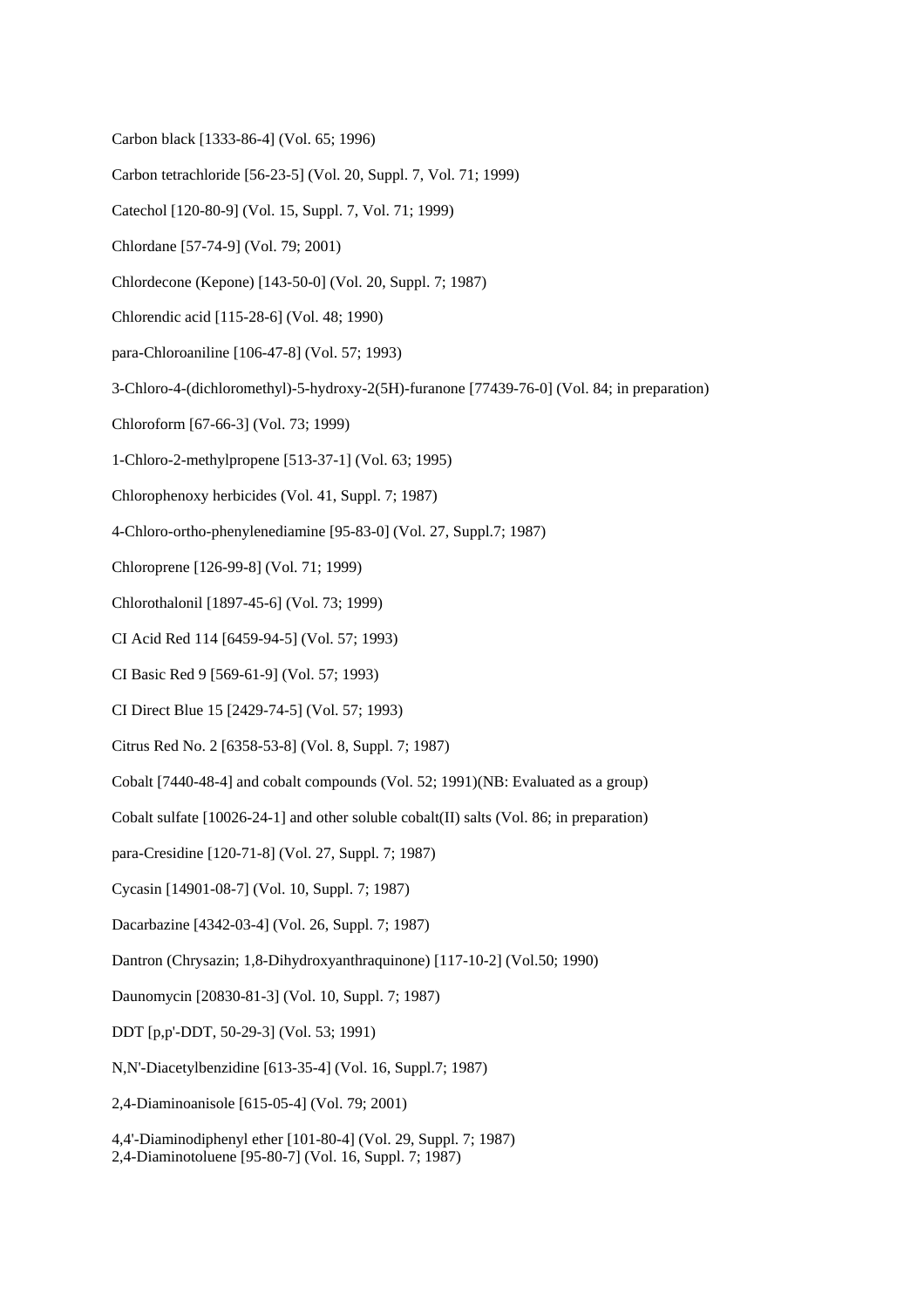Dibenz[a,h]acridine [226-36-8] (Vol. 32, Suppl. 7; 1987)

- Dibenz[a,j]acridine [224-42-0] (Vol. 32, Suppl. 7; 1987)
- 7H-Dibenzo[c,g]carbazole [194-59-2] (Vol. 32, Suppl.7; 1987)
- Dibenzo[a,e]pyrene [192-65-4] (Vol. 32, Suppl. 7; 1987)
- Dibenzo[a,h]pyrene [189-64-0] (Vol. 32, Suppl. 7; 1987)
- Dibenzo[a,i]pyrene [189-55-9] (Vol. 32, Suppl. 7; 1987)
- Dibenzo[a,l]pyrene [191-30-0] (Vol. 32, Suppl. 7; 1987)
- 1,2-Dibromo-3-chloropropane [96-12-8] (Vol. 20, Suppl. 7, Vol. 71; 1999)
- 2,3-Dibromopropan-1-ol [96-13-9] (Vol. 77; 2000)
- Dichloroacetic acid [79-43-6] (Vol. 84; in preparation)
- para-Dichlorobenzene [106-46-7] (Vol. 73; 1999)
- 3,3'-Dichlorobenzidine [91-94-1] (Vol. 29, Suppl. 7; 1987)
- 3,3'-Dichloro-4,4'-diaminodiphenyl ether [28434-86-8] (Vol. 16,Suppl. 7; 1987)
- 1,2-Dichloroethane [107-06-2] (Vol. 20, Suppl. 7, Vol. 71; 1999)
- Dichloromethane (methylene chloride) [75-09-2] (Vol. 71; 1999)
- 1,3-Dichloropropene [542-75-6] (technical-grade) (Vol. 41, Suppl.7, Vol. 71; 1999)
- Dichlorvos [62-73-7] (Vol. 53; 1991)
- 1,2-Diethylhydrazine [1615-80-1] (Vol. 4, Suppl. 7, Vol. 71; 1999)
- Diglycidyl resorcinol ether [101-90-6] (Vol. 36, Suppl. 7, Vol. 71; 1999)
- Dihydrosafrole [94-58-6] (Vol. 10, Suppl. 7; 1987)
- Diisopropyl sulfate [2973-10-6] (Vol. 54, Vol. 71; 1999)
- 3,3'-Dimethoxybenzidine (ortho-Dianisidine) [119-90-4](Vol. 4, Suppl. 7; 1987)
- para-Dimethylaminoazobenzene [60-11-7] (Vol. 8, Suppl.7; 1987)
- trans-2-[(Dimethylamino)methylimino]-5-[2-(5-nitro-2-furyl)-vinyl]-1,3,4-oxadiazole [25962-77-0] (Vol. 7, Suppl. 7; 1987)
- 2,6-Dimethylaniline (2,6-Xylidine) [87-62-7] (Vol. 57; 1993)
- 3,3'-Dimethylbenzidine (ortho-Tolidine) [119-93-7] (Vol.1, Suppl. 7; 1987)
- 1,1-Dimethylhydrazine [57-14-7] (Vol. 4, Suppl. 7, Vol. 71; 1999)
- 3,7-Dinitrofluoranthene [105735-71-5] (Vol. 65; 1996)
- 3,9-Dinitrofluoranthene [22506-53-2] (Vol. 65; 1996)
- 1,6-Dinitropyrene [42397-64-8] (Vol. 46; 1989)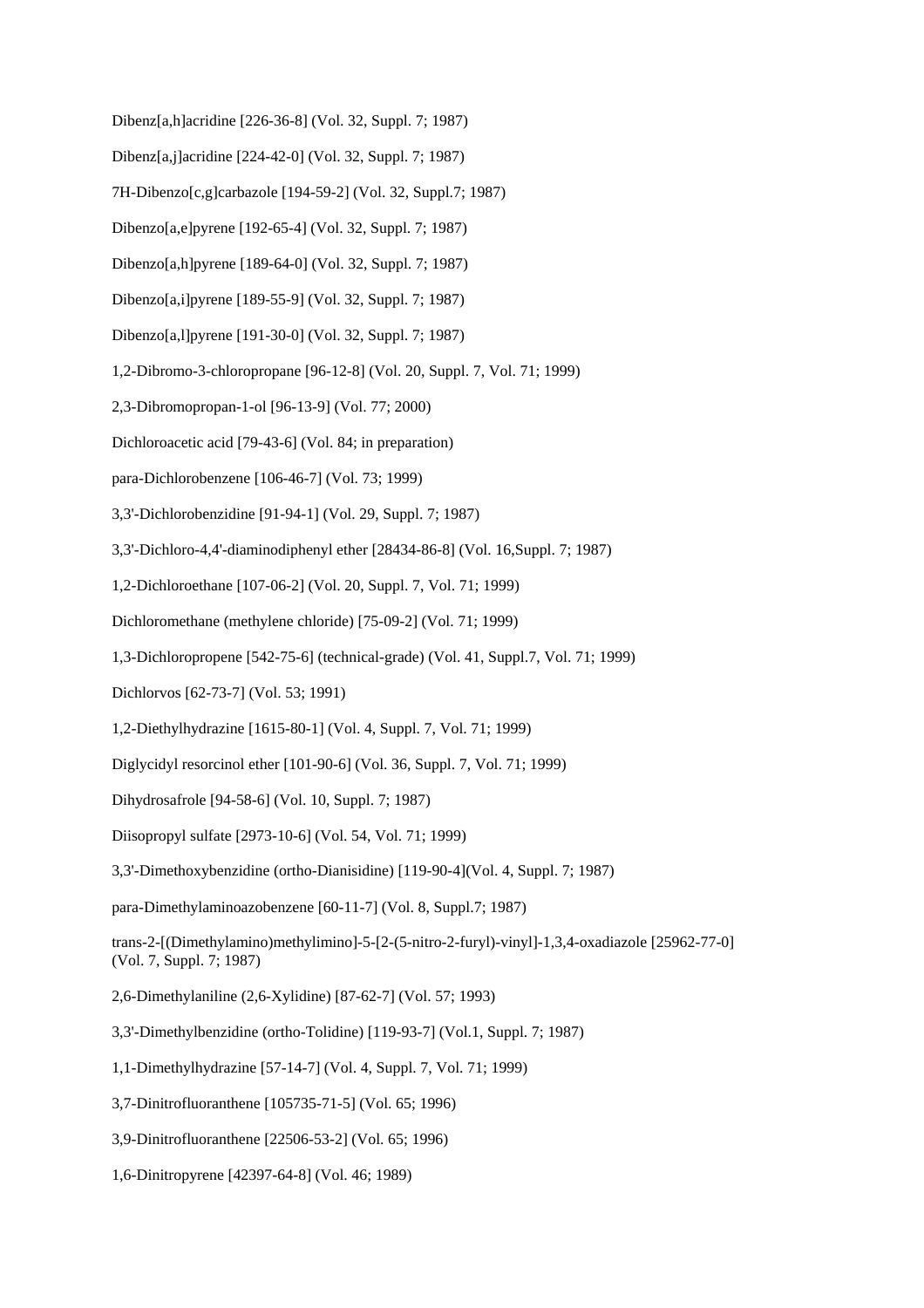1,8-Dinitropyrene [42397-65-9] (Vol. 46; 1989)

2,4-Dinitrotoluene [121-14-2] (Vol. 65; 1996)

2,6-Dinitrotoluene [606-20-2] (Vol. 65; 1996)

1,4-Dioxane [123-91-1] (Vol. 11, Suppl. 7, Vol. 71; 1999)

Disperse Blue 1 [2475-45-8] (Vol. 48; 1990)

1,2-Epoxybutane [106-88-7] (Vol. 47, Vol. 71; 1999)(NB: Overall evaluation upgraded from 3 to 2B with supporting evidence from other data relevant to the evaluation of carcinogenicity and its mechanisms)

Ethyl acrylate [140-88-5] (Vol. 39, Suppl. 7, Vol. 71; 1999)

Ethylbenzene [100-41-4] (Vol. 77; 2000)

Ethyl methanesulfonate [62-50-0] (Vol. 7, Suppl. 7; 1987)

Foreign bodies, implanted in tissues (Vol. 74; 1999)

Polymeric, prepared as thin smooth films (with the exception of poly(glycolic acid)) Metallic, prepared as thin smooth films Metallic cobalt, metallic nickel and an alloy powder containing 66-67% nickel, 13-16% chromium and 7% iron

2-(2-Formylhydrazino)-4-(5-nitro-2-furyl)thiazole [3570-75-0](Vol. 7, Suppl. 7; 1987)

Fumonisin B1 [116355-83-0] (Vol. 82; 2002)

Furan [110-00-9] (Vol. 63; 1995)

Glu-P-1 (2-Amino-6-methyldipyrido[1,2-a:3',2'-d]imidazole) [67730-11-4] (Vol. 40, Suppl. 7; 1987)

Glu-P-2 (2-Aminodipyrido[1,2-a:3',2'-d]imidazole)[67730-10-3] (Vol. 40, Suppl. 7; 1987)

Glycidaldehyde [765-34-4] (Vol. 11, Suppl. 7, Vol. 71; 1999)

Griseofulvin [126-07-8] (Vol. 79; 2001)

HC Blue No. 1 [2784-94-3] (Vol. 57; 1993)

Heptachlor [76-44-8] (Vol. 79; 2001)

Hexachlorobenzene [118-74-1] (Vol. 79; 2001)

Hexachloroethane [67-72-1] (Vol. 73; 1999)

Hexachlorocyclohexanes (Vol. 20, Suppl. 7; 1987)

Hexamethylphosphoramide [680-31-9] (Vol. 15, Suppl. 7, Vol. 71; 1999)

Human immunodeficiency virus type 2 (infection with) (Vol. 67;1996)

Human papillomaviruses: some types other than 16, 18, 31 and 33 (Vol. 64; 1995)

Hydrazine [302-01-2] (Vol. 4, Suppl. 7, Vol. 71; 1999)

1-Hydroxyanthraquinone [129-43-1] (Vol. 82; 2002)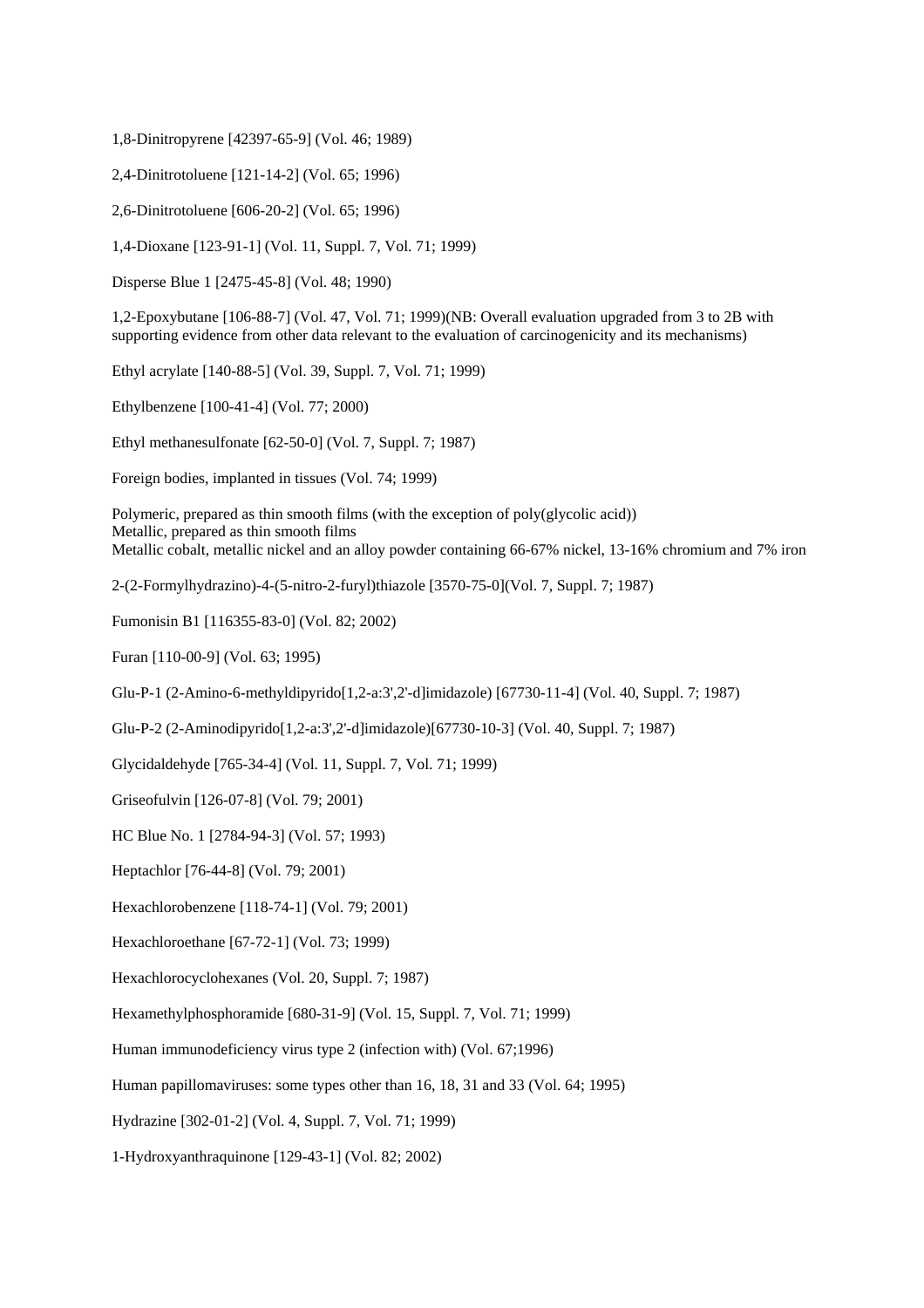- Indeno[1,2,3-cd]pyrene [193-39-5] (Vol. 32, Suppl. 7; 1987)
- Iron-dextran complex [9004-66-4] (Vol. 2, Suppl. 7; 1987)
- Isoprene [78-79-5] (Vol. 60, Vol. 71; 1999)
- Lasiocarpine [303-34-4] (Vol. 10, Suppl. 7; 1987)
- Lead [7439-92-1] (Vol. 23, Suppl.7; 1987)
- Magenta [632-99-5] (containing CI Basic Red 9) (Vol. 57; 1993)
- Magnetic fields (extremely low-frequency) (Vol. 80; 2002)
- MeA-a-C (2-Amino-3-methyl-9H-pyrido[2,3-b]indole) [68006-83-7] (Vol. 40, Suppl. 7; 1987)
- Medroxyprogesterone acetate [71-58-9] (Vol. 21, Suppl. 7; 1987)
- MeIQ (2-Amino-3,4-dimethylimidazo[4,5-f]quinoline) [77094-11-2] (Vol. 56; 1993)
- MeIQx (2-Amino-3,8-dimethylimidazo[4,5-f]quinoxaline) [77500-04-0] (Vol. 56; 1993)
- Merphalan [531-76-0] (Vol. 9, Suppl. 7; 1987)
- 2-Methylaziridine (Propyleneimine) [75-55-8] (Vol. 9, Suppl. 7, Vol. 71; 1999)
- Methylazoxymethanol acetate [592-62-1] (Vol. 10, Suppl. 7; 1987)
- 5-Methylchrysene [3697-24-3] (Vol. 32, Suppl. 7; 1987)
- 4,4'-Methylene bis(2-methylaniline) [838-88-0] (Vol. 4, Suppl.7; 1987)
- 4,4'-Methylenedianiline [101-77-9] (Vol. 39, Suppl. 7; 1987)

Methylmercury compounds (Vol. 58; 1993) (NB: Evaluated as a group)

- 2-Methyl-1-nitroanthraquinone [129-15-7] (uncertain purity) (Vol.27, Suppl. 7; 1987)
- N-Methyl-N-nitrosourethane [615-53-2] (Vol. 4, Suppl.7; 1987)
- Methylthiouracil [56-04-2] (Vol. 79; 2001)
- Metronidazole [443-48-1] (Vol. 13, Suppl. 7; 1987)
- Mirex [2385-85-5] (Vol. 20, Suppl. 7; 1987)
- Mitomycin C [50-07-7] (Vol. 10, Suppl. 7; 1987)
- Mitoxantrone [65271-80-9] (Vol. 76; 2000)
- Monocrotaline [315-22-0] (Vol. 10, Suppl. 7; 1987)
- 5-(Morpholinomethyl)-3-[(5-nitrofurfurylidene)amino]-2-oxazolidinone [3795-88-8] (Vol. 7, Suppl. 7; 1987)
- Nafenopin [3771-19-5] (Vol. 24, Suppl. 7; 1987)
- Naphthalene [91-20-3] (Vol. 82; 2002)
- Nickel, metallic [7440-02-0] and alloys (Vol. 49; 1990)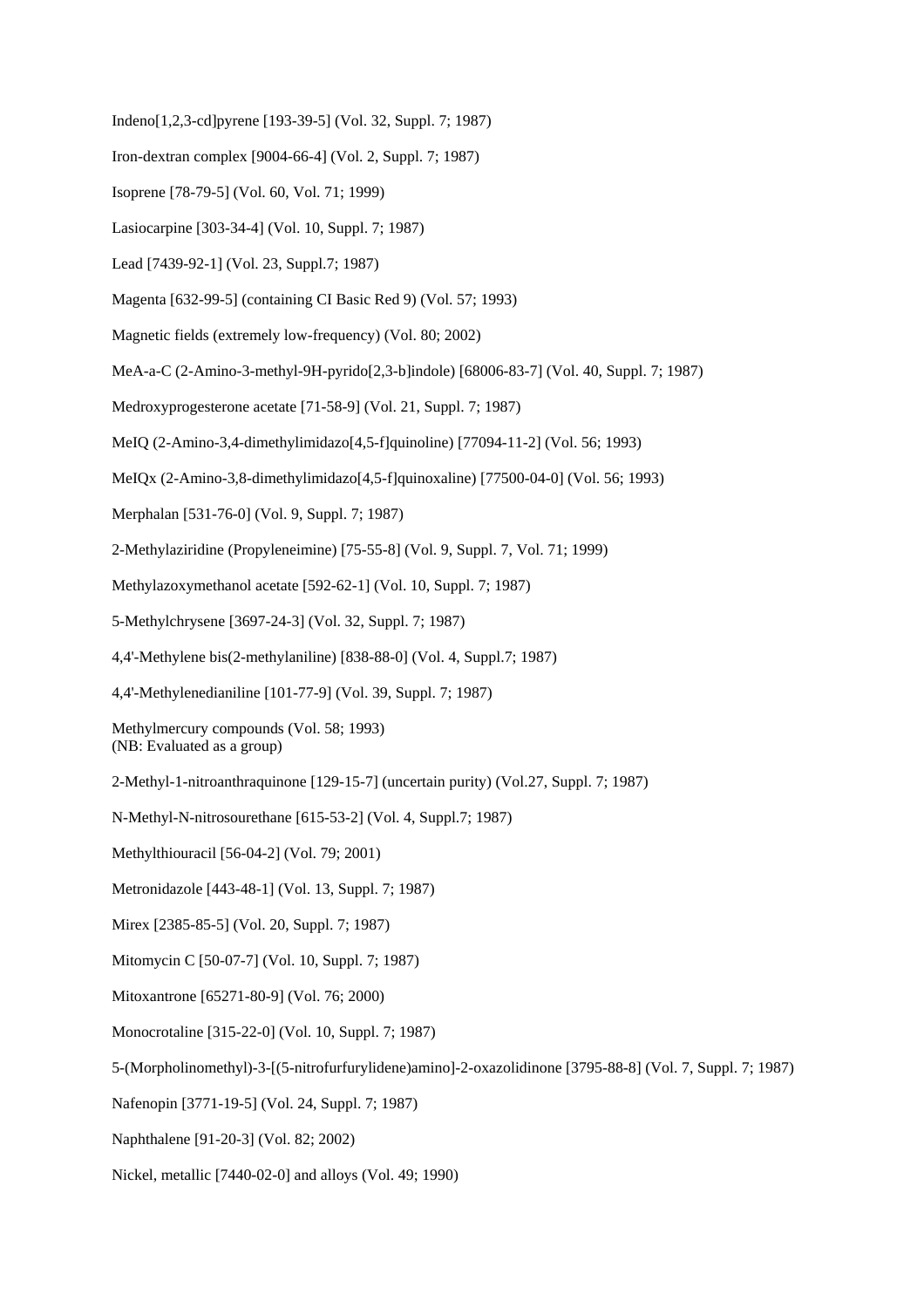- Niridazole [61-57-4] (Vol. 13, Suppl. 7; 1987)
- Nitrilotriacetic acid [139-13-9] and its salts (Vol. 73; 1999)(NB: Evaluated as a group)
- 5-Nitroacenaphthene [602-87-9] (Vol. 16, Suppl. 7; 1987)
- 2-Nitroanisole [91-23-6] (Vol. 65; 1996)
- Nitrobenzene [98-95-3] (Vol. 65; 1996)
- 6-Nitrochrysene [7496-02-8] (Vol. 46; 1989)
- Nitrofen [1836-75-5] (technical-grade) (Vol. 30, Suppl. 7; 1987)
- 2-Nitrofluorene [607-57-8] (Vol. 46; 1989)
- 1-[(5-Nitrofurfurylidene)amino]-2-imidazolidinone [555-84-0] (Vol.7, Suppl. 7; 1987)
- N-[4-(5-Nitro-2-furyl)-2-thiazolyl]acetamide [531-82-8] (Vol. 7, Suppl. 7; 1987)
- Nitrogen mustard N-oxide [126-85-2] (Vol. 9, Suppl. 7;1987)
- Nitromethane [75-52-5] (Vol. 77; 2000)
- 2-Nitropropane [79-46-9] (Vol. 29, Suppl. 7, Vol. 71; 1999)
- 1-Nitropyrene [5522-43-0] (Vol. 46; 1989)
- 4-Nitropyrene [57835-92-4] (Vol. 46; 1989)
- N-Nitrosodi-n-butylamine [924-16-3] (Vol. 17, Suppl.7; 1987)
- N-Nitrosodiethanolamine [1116-54-7] (Vol. 17, Suppl. 7, Vol. 77;2000)
- N-Nitrosodi-n-propylamine [621-64-7] (Vol. 17, Suppl.7; 1987)
- 3-(N-Nitrosomethylamino)propionitrile [60153-49-3] (Vol. 85; in preparation)
- 4-(N-Nitrosomethylamino)-1-(3-pyridyl)-1-butanone (NNK)[64091-91-4] (Vol. 37, Suppl. 7; 1987)
- N-Nitrosomethylethylamine [10595-95-6] (Vol. 17, Suppl.7; 1987)
- N-Nitrosomethylvinylamine [4549-40-0] (Vol. 17, Suppl.7; 1987)
- N-Nitrosomorpholine [59-89-2] (Vol. 17, Suppl. 7; 1987)
- N'-Nitrosonornicotine (NNN) [16543-55-8] (Vol. 37, Suppl. 7;1987)
- N-Nitrosopiperidine [100-75-4] (Vol. 17, Suppl. 7; 1987)
- N-Nitrosopyrrolidine [930-55-2] (Vol. 17, Suppl. 7; 1987)
- N-Nitrososarcosine [13256-22-9] (Vol. 17, Suppl. 7; 1987)
- Ochratoxin A [303-47-9] (Vol. 56; 1993)
- Oestrogen-progestogen therapy, postmenopausal (Vol. 72; 1999)
- Oil Orange SS [2646-17-5] (Vol. 8, Suppl. 7; 1987)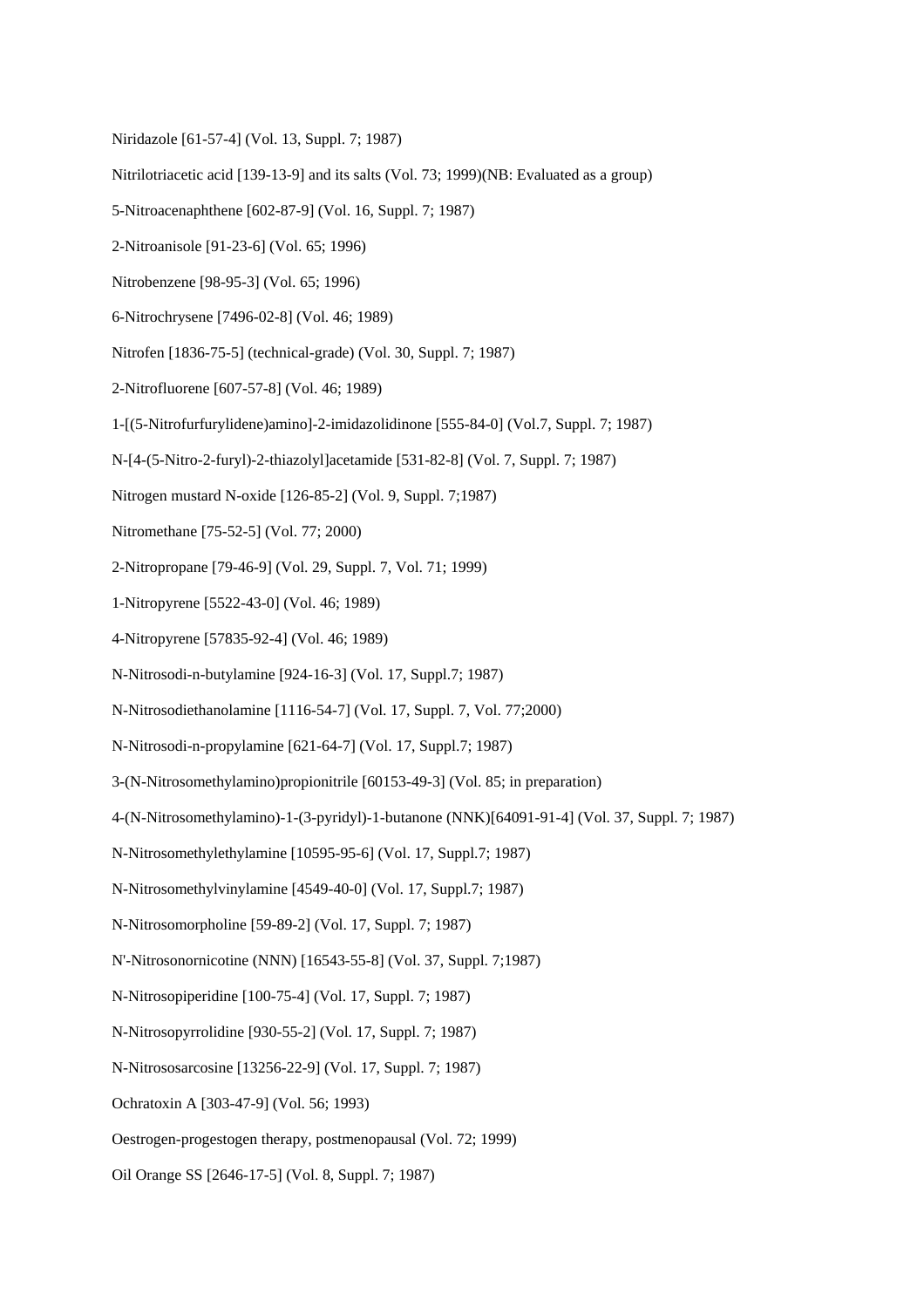Oxazepam [604-75-1] (Vol. 66; 1996)

Palygorskite (attapulgite) [12174-11-7] (long fibres, > 5 micrometers) (Vol. 68; 1997)

Panfuran S [794-93-4] (containing dihydroxymethylfuratrizine) (Vol. 24, Suppl. 7; 1987)

Phenazopyridine hydrochloride [136-40-3] (Vol. 24, Suppl. 7; 1987)

Phenobarbital [50-06-6] (Vol. 79; 2001)

Phenolphthalein [77-09-8] (Vol. 76; 2000)

Phenoxybenzamine hydrochloride [63-92-3] (Vol. 24, Suppl. 7; 1987)

Phenyl glycidyl ether [122-60-1] (Vol. 47, Vol. 71; 1999)

Phenytoin [57-41-0] (Vol. 66; 1996)

PhIP (2-Amino-1-methyl-6-phenylimidazo[4,5-b]pyridine) [105650-23-5] (Vol. 56; 1993)

Polychlorophenols and their sodium salts (mixed exposures) (Vol. 41, Suppl. 7, Vol. 53, Vol. 71; 1999)

Ponceau MX [3761-53-3] (Vol. 8, Suppl. 7; 1987)

Ponceau 3R [3564-09-8] (Vol. 8, Suppl. 7; 1987)

Potassium bromate [7758-01-2] (Vol. 73; 1999)

Progestins (Suppl. 7; 1987)

Progestogen-only contraceptives (Vol. 72; 1999)

1,3-Propane sultone [1120-71-4] (Vol. 4, Suppl. 7, Vol. 71; 1999)

b-Propiolactone [57-57-8] (Vol. 4, Suppl. 7, Vol. 71; 1999)

Propylene oxide [75-56-9] (Vol. 60; 1994)

Propylthiouracil [51-52-5] (Vol. 79; 2001)

Refractory ceramic fibres (Vol. 43, Vol. 81; 2002)

Riddelliine [23246-96-0] (Vol. 10, Suppl. 7, Vol. 82; 2002)

Safrole [94-59-7] (Vol. 10, Suppl. 7; 1987)

Schistosoma japonicum (infection with) (Vol. 61; 1994)

Sodium ortho-phenylphenate [132-27-4] (Vol. 73; 1999)

Special-purpose fibres such as E-glass and '475' glass fibres (Vol. 81; 2002)

Sterigmatocystin [10048-13-2] (Vol. 10, Suppl. 7; 1987)

Streptozotocin [18883-66-4] (Vol. 17, Suppl. 7; 1987)

Styrene [100-42-5] (Vol. 60, 82; 2002)(NB: Overall evaluation upgraded from 3 to 2B with supporting evidence from other data relevant to the evaluation of carcinogenicity and its mechanisms)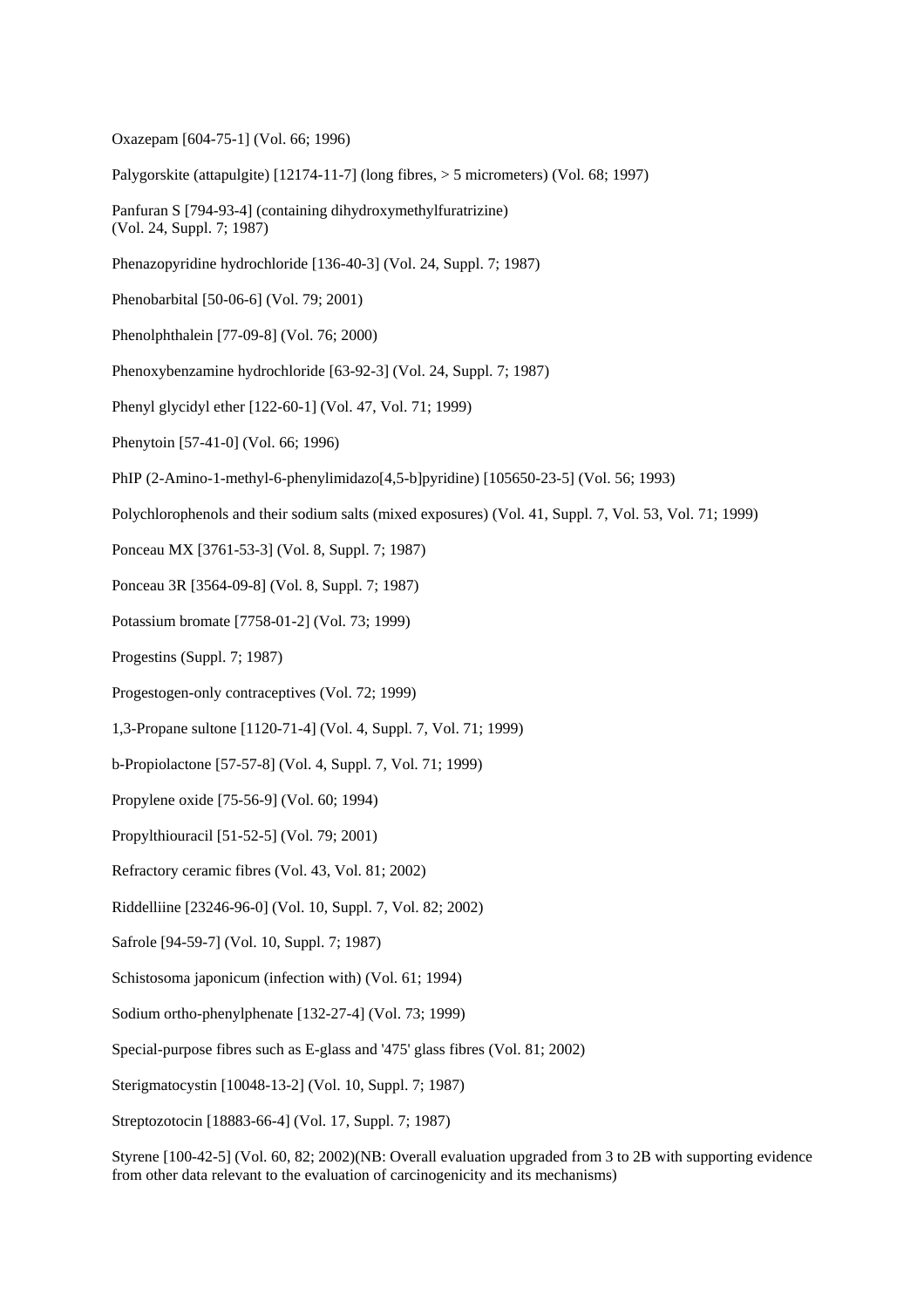- Sulfallate [95-06-7] (Vol. 30, Suppl. 7; 1987)
- Tetrafluoroethylene [116-14-3] (Vol. 19, Suppl. 7, Vol. 71; 1999)
- Tetranitromethane [509-14-8] (Vol. 65; 1996)
- Thioacetamide [62-55-5] (Vol. 7, Suppl. 7; 1987)
- 4,4'-Thiodianiline [139-65-1] (Vol. 27, Suppl. 7; 1987)
- Thiouracil [141-90-2] (Vol. 79; 2001)
- Toluene diisocyanates [26471-62-5] (Vol. 39, Suppl. 7, Vol. 71; 1999)
- Trichlormethine (Trimustine hydrochloride) [817-09-4] (Vol. 50; 1990)
- Trp-P-1 (3-Amino-1,4-dimethyl-5H-pyrido[4,3-b]indole)[62450-06-0] (Vol. 31, Suppl. 7; 1987)
- Trp-P-2 (3-Amino-1-methyl-5H-pyrido[4,3-b]indole)[62450-07-1] (Vol. 31, Suppl. 7; 1987)
- Trypan blue [72-57-1] (Vol. 8, Suppl. 7; 1987)

Uracil mustard [66-75-1] (Vol. 9, Suppl. 7; 1987)

- Urethane [51-79-6] (Vol. 7, Suppl. 7; 1987)
- Vanadium pentoxide [1314-62-1] (Vol. 86; in preparation)
- Vinyl acetate [108-05-4] (Vol. 63; 1995)
- 4-Vinylcyclohexene [100-40-3] (Vol. 60; 1994)
- 4-Vinylcyclohexene diepoxide [106-87-6] (Vol. 60; 1994)
- Zalcitabine [7481-89-2] (Vol. 76; 2000)

Zidovudine (AZT) [30516-87-1] (Vol. 76; 2000)

#### **Mixtures**

Bitumens [8052-42-4], extracts of steam-refined and air-refined (Vol. 35, Suppl. 7; 1987)

Carrageenan [9000-07-1], degraded (Vol. 31, Suppl. 7; 1987)

Chlorinated paraffins of average carbon chain length C12 and average degree of chlorination approximately 60% (Vol. 48; 1990)

Coffee (urinary bladder) (Vol. 51; 1991)(NB: There is some evidence of an inverse relationship between coffee drinking and cancer of the large bowel; coffee drinking could not be classified as to its carcinogenicity to other organs)

Diesel fuel, marine (Vol. 45; 1989)(NB: Overall evaluation upgraded from 3 to 2B with supporting evidence from other data relevant to the evaluation of carcinogenicity and its mechanisms)

Engine exhaust, gasoline (Vol. 46; 1989)

Fuel oils, residual (heavy) (Vol. 45; 1989)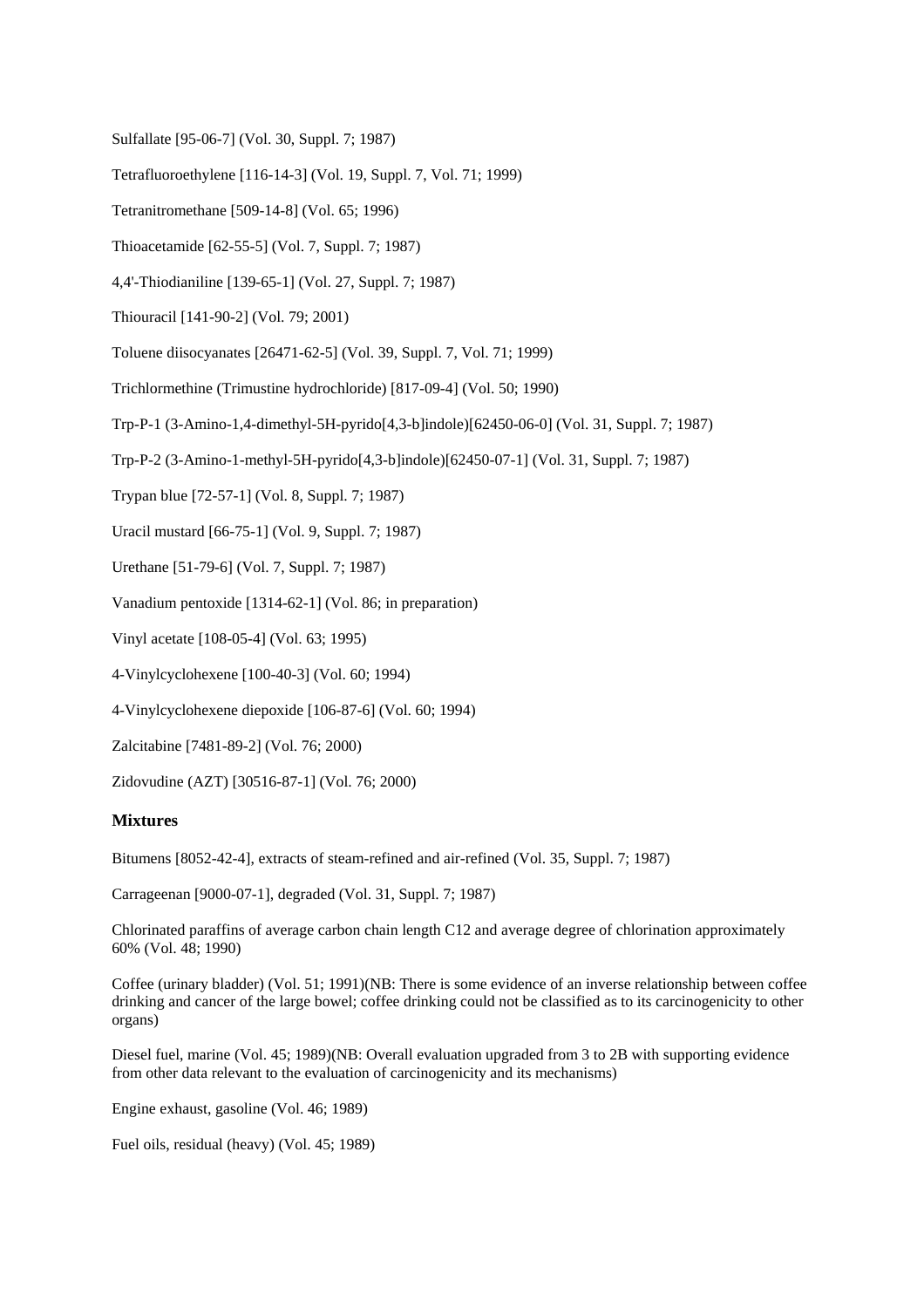Gasoline (Vol. 45; 1989)(NB: Overall evaluation upgraded from 3 to 2B with supporting evidence from other data relevant to the evaluation of carcinogenicity and its mechanisms) Pickled vegetables (traditional in Asia) (Vol. 56; 1993) Polybrominated biphenyls [Firemaster BP-6, 59536-65-1] (Vol. 41, Suppl. 7; 1987) Toxaphene (Polychlorinated camphenes) [8001-35-2] (Vol. 79; 2001) Toxins derived from Fusarium moniliforme (Vol. 56; 1993)

Welding fumes (Vol. 49; 1990)

# **Exposure circumstances**

Carpentry and joinery (Vol. 25, Suppl. 7; 1987)

Cobalt metal without tungsten carbide (Vol. 86; in preparation)

Dry cleaning (occupational exposures in) (Vol. 63; 1995)

Printing processes (occupational exposures in) (Vol. 65; 1996)

Textile manufacturing industry (work in) (Vol. 48; 1990)

--------------------------------------------------------------------------------

# **Group 3: Not classifiable as to carcinogenicity to humans** (497)

# **Agents and groups of agents**

Aciclovir [59277-89-3] (Vol. 76; 2000)

Acridine orange [494-38-2] (Vol. 16, Suppl. 7; 1987)

Acriflavinium chloride [8018-07-3] (Vol. 13, Suppl. 7; 1987)

Acrolein [107-02-8] (Vol. 63; 1995)

Acrylic acid [79-10-7] (Vol. 19, Suppl. 7, Vol. 71; 1999)

Acrylic fibres (Vol. 19, Suppl. 7; 1987)

Acrylonitrile-butadiene-styrene copolymers (Vol. 19, Suppl. 7;1987)

Actinomycin D [50-76-0] (Vol. 10, Suppl. 7; 1987)

Agaritine [2757-90-6] (Vol. 31, Suppl. 7; 1987)

Aldicarb [116-06-3] (Vol. 53; 1991)

Aldrin [309-00-2] (Vol. 5, Suppl. 7; 1987)

Allyl chloride [107-05-1] (Vol. 36, Suppl. 7, Vol. 71; 1999)

Allyl isothiocyanate [57-06-7] (Vol. 73; 1999)

Allyl isovalerate [2835-39-4] (Vol. 36, Suppl. 7, Vol. 71; 1999)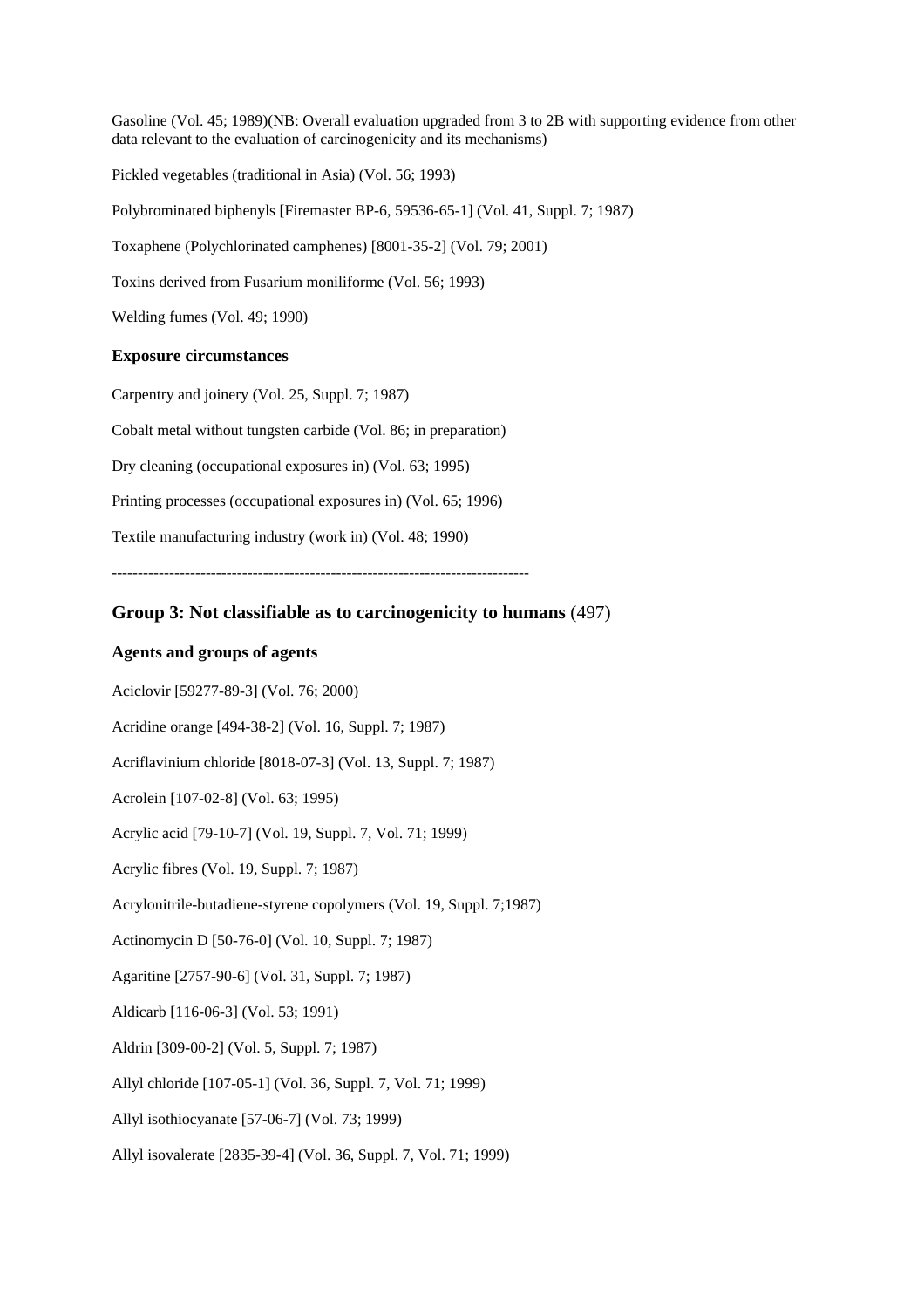Amaranth [915-67-3] (Vol. 8, Suppl. 7; 1987)

5-Aminoacenaphthene [4657-93-6] (Vol. 16, Suppl. 7; 1987)

2-Aminoanthraquinone [117-79-3] (Vol. 27, Suppl. 7; 1987)

para-Aminobenzoic acid [150-13-0] (Vol. 16, Suppl. 7; 1987)

1-Amino-2-methylanthraquinone [82-28-0] (Vol. 27, Suppl. 7; 1987)

2-Amino-4-nitrophenol [99-57-0] (Vol. 57; 1993)

2-Amino-5-nitrophenol [121-88-0] (Vol. 57; 1993)

4-Amino-2-nitrophenol [119-34-6] (Vol. 16, Suppl. 7; 1987)

2-Amino-5-nitrothiazole [121-66-4] (Vol. 31, Suppl. 7; 1987)

11-Aminoundecanoic acid [2432-99-7] (Vol. 39, Suppl. 7; 1987)

Amitrole [61-82-5] (Vol. 79; 2001)(NB: Overall evaluation downgraded from 2B to 3 with supporting evidence from other data relevant to carcinogenicity and its mechanisms)

Ampicillin [69-53-4] (Vol. 50; 1990)

Anaesthetics, volatile (Vol. 11, Suppl. 7; 1987)

Angelicin [523-50-2] plus ultraviolet A radiation (Vol. 40, Suppl.7; 1987)

Aniline [62-53-3] (Vol. 27, Suppl. 7; 1987)

para-Anisidine [104-94-9] (Vol. 27, Suppl. 7; 1987)

Anthanthrene [191-26-4] (Vol. 32, Suppl. 7; 1987)

Anthracene [120-12-7] (Vol. 32, Suppl. 7; 1987)

Anthranilic acid [118-92-3] (Vol. 16, Suppl. 7; 1987)

Antimony trisulfide [1345-04-6] (Vol. 47; 1989)

Apholate [52-46-0] (Vol. 9, Suppl. 7; 1987)

para-Aramid fibrils [24938-64-5] (Vol. 68; 1997)

Atrazine [1912-24-9] (Vol. 73; 1999)(NB: Overall evaluation downgraded from 2B to 3 with supporting evidence from other data relevant to carcinogenicity and its mechanisms)

Aurothioglucose [12192-57-3] (Vol. 13, Suppl. 7; 1987)

2-(1-Aziridinyl)ethanol [1072-52-2] (Vol. 9, Suppl. 7; 1987)

Aziridyl benzoquinone [800-24-8] (Vol. 9, Suppl. 7; 1987)

Azobenzene [103-33-3] (Vol. 8, Suppl. 7; 1987)

Benz[a]acridine [225-11-6] (Vol. 32, Suppl. 7; 1987)

Benz[c]acridine [225-51-4] (Vol. 32, Suppl. 7; 1987) Benzo[ghi]fluoranthene [203-12-3] (Vol. 32, Suppl. 7; 1987)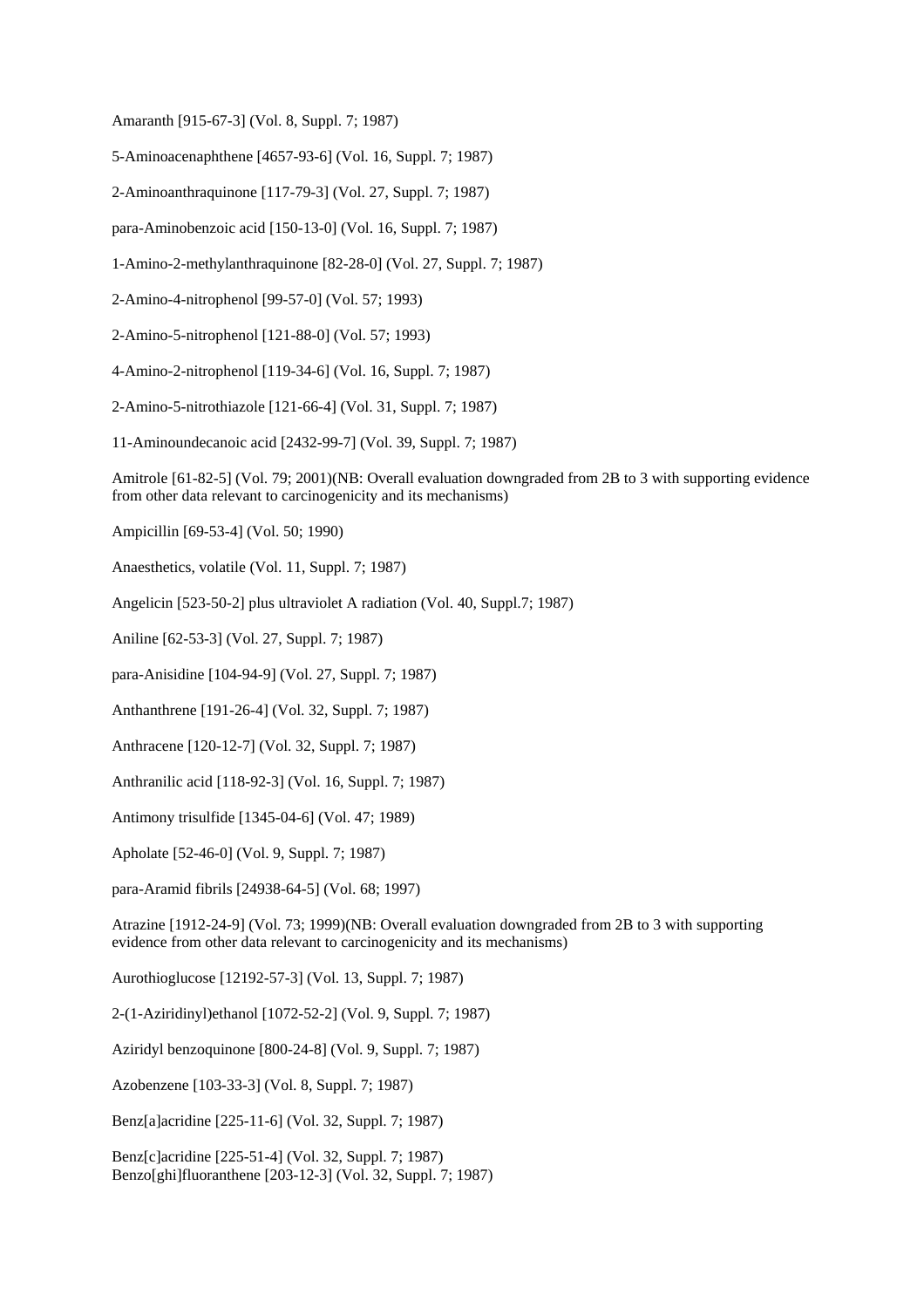- Benzo[a]fluorene [238-84-6] (Vol. 32, Suppl. 7; 1987)
- Benzo[b]fluorene [243-17-4] (Vol. 32, Suppl. 7; 1987)
- Benzo[c]fluorene [205-12-9] (Vol. 32, Suppl. 7; 1987)
- Benzo[ghi]perylene [191-24-2] (Vol. 32, Suppl. 7; 1987)
- Benzo[c]phenanthrene [195-19-7] (Vol. 32, Suppl. 7; 1987)
- Benzo[e]pyrene [192-97-2] (Vol. 32, Suppl. 7; 1987)
- para-Benzoquinone dioxime [105-11-3] (Vol. 29, Suppl. 7, Vol. 71; 1999)
- Benzoyl peroxide [94-36-0] (Vol. 36, Suppl. 7, Vol. 71; 1999)
- Benzyl acetate [140-11-4] (Vol. 40, Suppl. 7, Vol. 71; 1999)
- Bis(1-aziridinyl)morpholinophosphine sulfide [2168-68-5] (Vol.9, Suppl. 7; 1987)
- Bis(2-chloroethyl)ether [111-44-4] (Vol. 9, Suppl. 7, Vol. 71; 1999)
- 1,2-Bis(chloromethoxy)ethane [13483-18-6] (Vol. 15; Suppl. 7, Vol. 71; 1999)
- 1,4-Bis(chloromethoxymethyl)benzene [56894-91-8] (Vol. 15, Suppl. 7, Vol. 71; 1999)
- Bis(2-chloro-1-methylethyl)ether [108-60-1] (Vol. 41, Suppl. 7, Vol. 71; 1999)
- Bis(2,3-epoxycyclopentyl)ether [2386-90-5] (Vol. 47, Vol. 71; 1999)
- Bisphenol A diglycidyl ether (Aralditeâ) [1675-54-3] (Vol. 47, Vol. 71; 1999)
- Bisulfites (Vol. 54; 1992)
- Blue VRS [129-17-9] (Vol. 16, Suppl. 7; 1987)
- Brilliant Blue FCF, disodium salt [3844-45-9] (Vol. 16, Suppl.7; 1987)
- Bromochloroacetonitrile [83463-62-1] (Vol. 52, Vol. 71; 1999)
- Bromoethane [74-96-4] (Vol. 52, Vol. 71; 1999)
- Bromoform [75-25-2] (Vol. 52, Vol. 71; 1999)
- 2-Butoxyethanol [111-76-2] (Vol. 88; in preparation)
- 1-tert-Butoxy-2-propanol [57018-52-7] (Vol. 88; in preparation)
- n-Butyl acrylate [141-32-2] (Vol. 39, Suppl. 7, Vol. 71; 1999)
- Butylated hydroxytoluene (BHT) [128-37-0] (Vol. 40, Suppl. 7;1987)
- Butyl benzyl phthalate [85-68-7] (Vol. 73; 1999)
- g-Butyrolactone [96-48-0] (Vol. 11, Suppl. 7, Vol. 71; 1999)
- Caffeine [58-08-2] (Vol. 51; 1991)
- Cantharidin [56-25-7] (Vol. 10, Suppl. 7; 1987)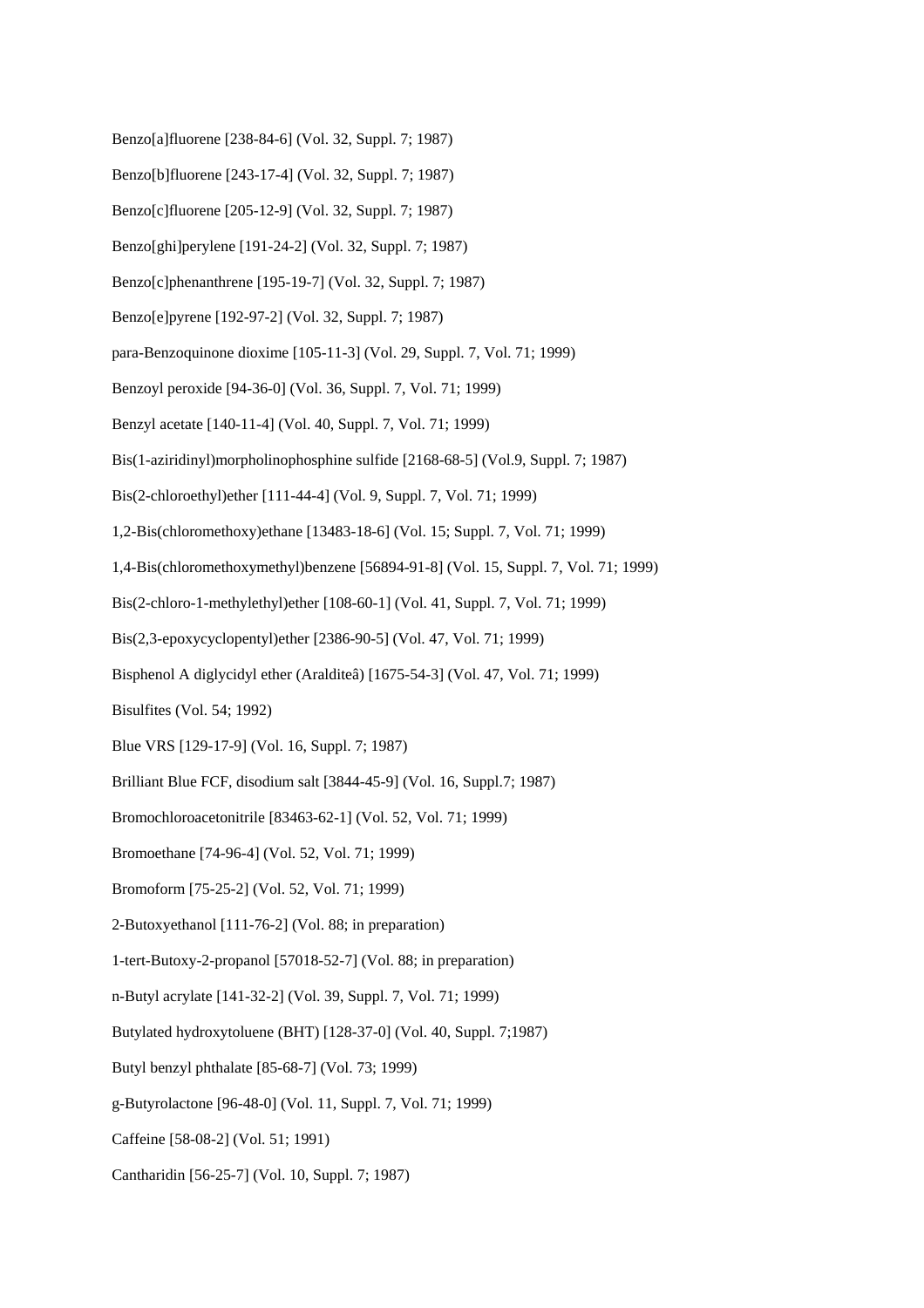- Captan [133-06-2] (Vol. 30, Suppl. 7; 1987)
- Carbaryl [63-25-2] (Vol. 12, Suppl. 7; 1987)
- Carbazole [86-74-8] (Vol. 32, Suppl. 7, Vol. 71; 1999)
- 3-Carbethoxypsoralen [20073-24-9] (Vol. 40, Suppl. 7; 1987)
- Carmoisine [3567-69-9] (Vol. 8, Suppl. 7; 1987)
- Carrageenan [9000-07-1], native (Vol. 31, Suppl. 7; 1987)
- Chloral [75-87-6] (Vol. 63; 1995)
- Chloral hydrate [302-17-0] (Vol. 84; in preparation)
- Chloramine [10599-90-3] (Vol. 84; in preparation)
- Chlordimeform [6164-98-3] (Vol. 30, Suppl. 7; 1987)
- Chlorinated drinking-water (Vol. 52; 1991)
- Chloroacetonitrile [107-14-2] (Vol. 52, Vol. 71; 1999)
- Chlorobenzilate [510-15-6] (Vol. 30, Suppl. 7; 1987)
- Chlorodibromomethane [124-48-1] (Vol. 52, Vol. 71; 1999)
- Chlorodifluoromethane [75-45-6] (Vol. 41, Suppl. 7, Vol. 71; 1999)
- Chloroethane [75-00-3] (Vol. 52, Vol. 71; 1999)
- Chlorofluoromethane [593-70-4] (Vol. 41, Suppl. 7, Vol. 71; 1999)
- 3-Chloro-2-methylpropene [563-47-3] (Vol. 63; 1995)
- 4-Chloro-meta-phenylenediamine [5131-60-2] (Vol. 27, Suppl.7; 1987)
- Chloronitrobenzenes [88-73-3; 121-73-3; 100-00-5] (Vol. 65; 1996)
- Chloropropham [101-21-3] (Vol. 12, Suppl. 7; 1987)
- Chloroquine [54-05-7] (Vol. 13, Suppl. 7; 1987)
- 5-Chloro-ortho-toluidine [95-79-4] (Vol. 77; 2000)
- 2-Chloro-1,1,1-trifluoroethane [75-88-7] (Vol. 41, Suppl. 7, Vol. 71; 1999)
- Cholesterol [57-88-5] (Vol. 31, Suppl. 7; 1987)
- Chromium[III] compounds (Vol. 49; 1990)
- Chromium [7440-47-3], metallic (Vol. 49; 1990)
- Chrysene [218-01-9] (Vol. 32, Suppl. 7; 1987)
- Chrysoidine [532-82-1] (Vol. 8, Suppl. 7; 1987)
- CI Acid Orange 3 [6373-74-6] (Vol. 57; 1993)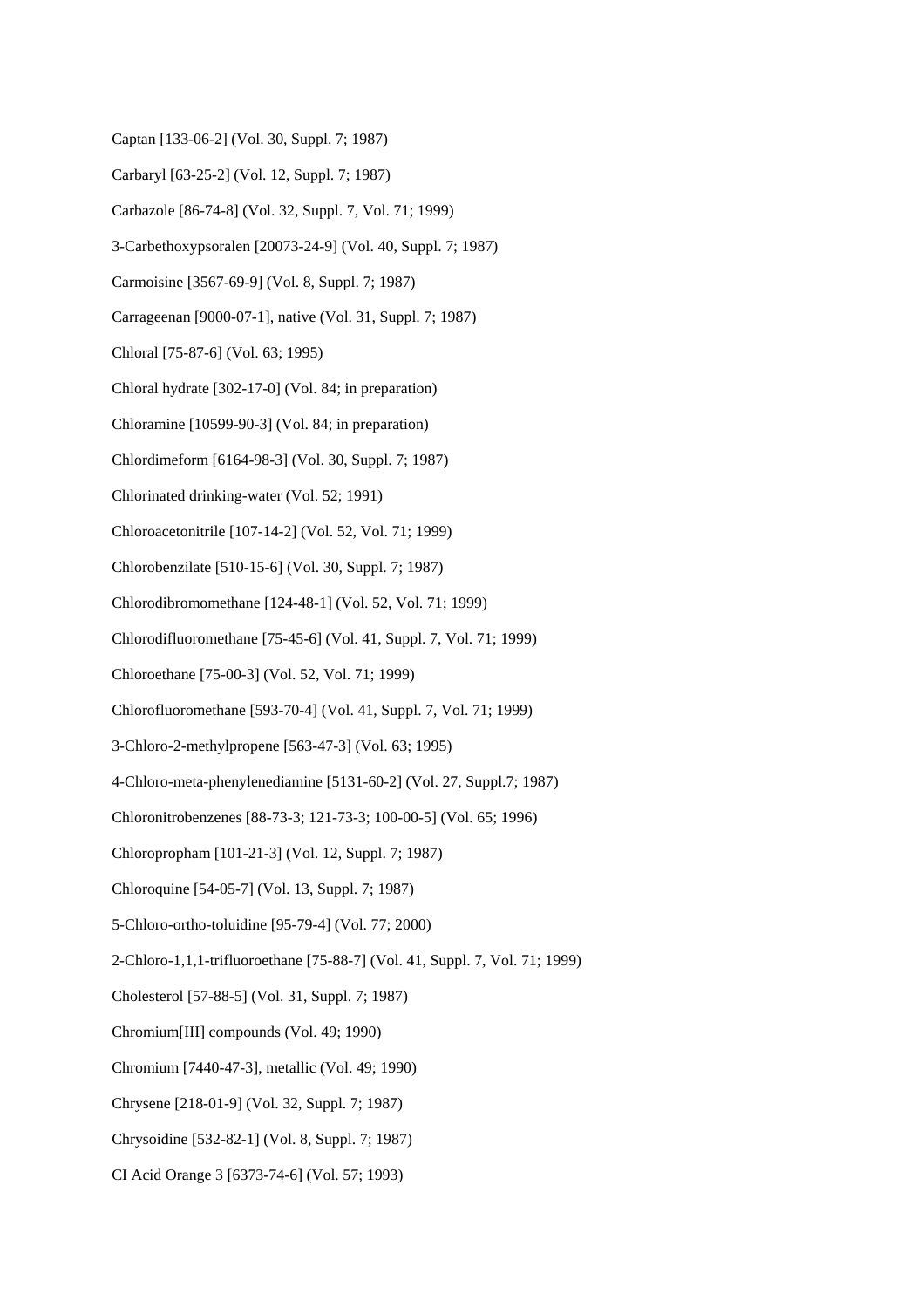- Cimetidine [51481-61-9] (Vol. 50; 1990)
- Cinnamyl anthranilate [87-29-6] (Vol. 77; 2000)
- CI Pigment Red 3 [2425-85-6] (Vol. 57; 1993)
- Citrinin [518-75-2] (Vol. 40, Suppl. 7; 1987)
- Clofibrate [637-07-0] (Vol. 66; 1996)
- Clomiphene citrate [50-41-9] (Vol. 21, Suppl. 7; 1987)
- Coal dust (Vol. 68; 1997)
- Continuous glass filament (Vol. 43, Vol. 81; 2002)
- Copper 8-hydroxyquinoline [10380-28-6] (Vol. 15, Suppl. 7; 1987)
- Coronene [191-07-1] (Vol. 32, Suppl. 7; 1987)
- Coumarin [91-64-5] (Vol. 77; 2000)
- meta-Cresidine [102-50-1] (Vol. 27, Suppl. 7; 1987)
- Crotonaldehyde [4170-30-3] (Vol. 63; 1995)
- Cyclamates [sodium cyclamate, 139-05-9] (Vol. 73; 1999)
- Cyclochlorotine [12663-46-6] (Vol. 10, Suppl. 7; 1987)
- Cyclohexanone [108-94-1] (Vol. 47, Vol. 71; 1999)
- Cyclopenta[cd]pyrene [27208-37-3] (Vol. 32, Suppl. 7; 1987)
- D & C Red No. 9 [5160-02-1] (Vol. 57; 1993)
- Dapsone [80-08-0] (Vol. 24, Suppl. 7; 1987)
- Decabromodiphenyl oxide [1163-19-5] (Vol. 48, Vol. 71; 1999)
- Deltamethrin [52918-63-5] (Vol. 53; 1991)
- Diacetylaminoazotoluene [83-63-6] (Vol. 8, Suppl. 7; 1987)
- Diallate [2303-16-4] (Vol. 30, Suppl. 7; 1987)
- 1,2-Diamino-4-nitrobenzene [99-56-9] (Vol. 16, Suppl. 7; 1987)
- 1,4-Diamino-2-nitrobenzene [5307-14-2] (Vol. 57; 1993)
- 2,5-Diaminotoluene [95-70-5] (Vol. 16, Suppl. 7; 1987)
- Diazepam [439-14-5] (Vol. 66; 1996)
- Diazomethane [334-88-3] (Vol. 7, Suppl. 7; 1987)
- Dibenz[a,c]anthracene [215-58-7] (Vol. 32, Suppl. 7; 1987)
- Dibenz[a,j]anthracene [224-41-9] (Vol. 32, Suppl. 7; 1987)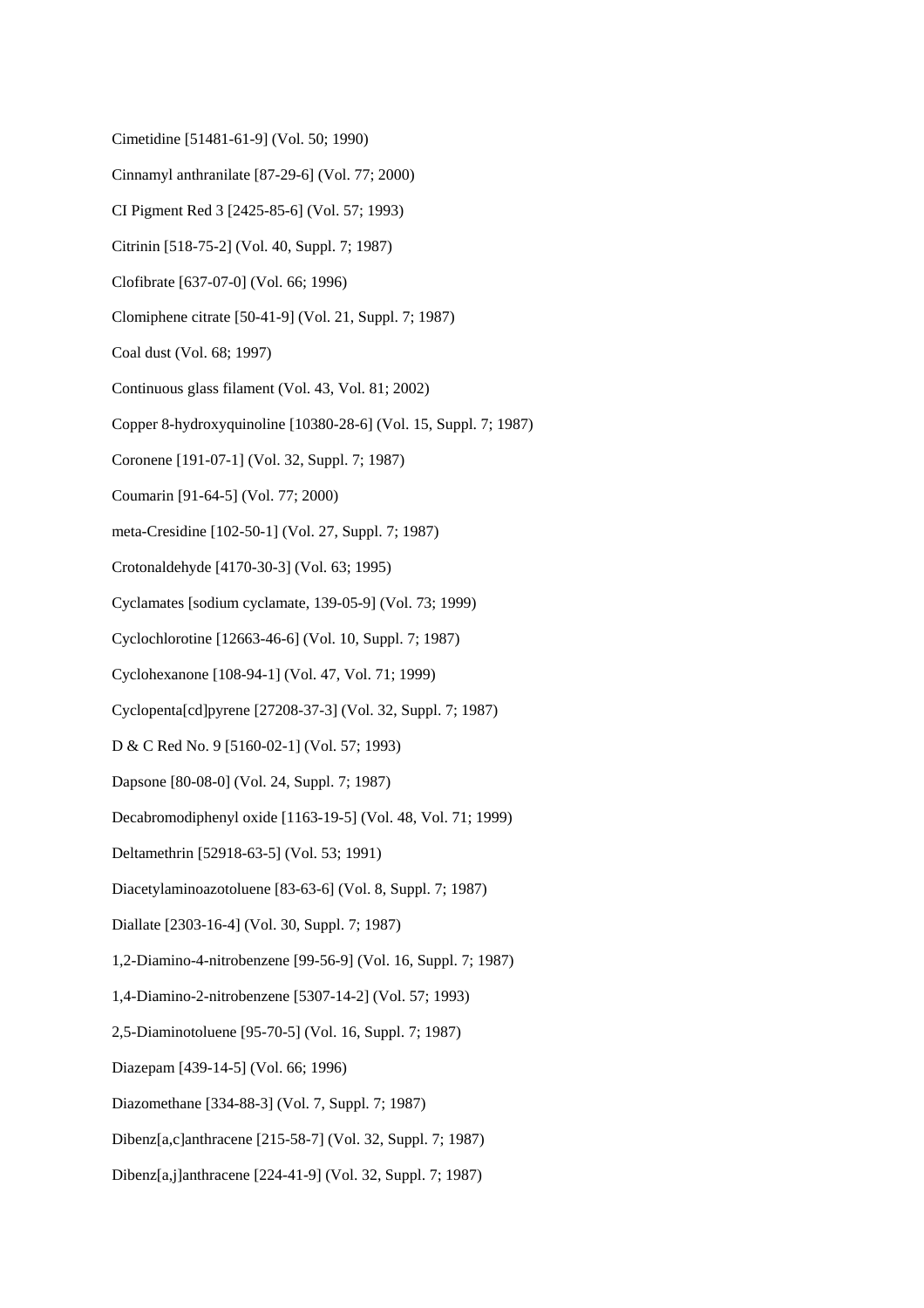Dibenzo-para-dioxin (Vol. 69; 1997)

Dibenzo[a,e]fluoranthene [5385-75-1] (Vol. 32, Suppl. 7;1987)

Dibenzo[h,rst]pentaphene [192-47-2] (Vol. 3, Suppl. 7;1987)

Dibromoacetonitrile [3252-43-5] (Vol. 52, Vol. 71; 1999)

Dichloroacetonitrile [3018-12-0] (Vol. 52, Vol. 71; 1999)

Dichloroacetylene [7572-29-4] (Vol. 39, Suppl. 7, Vol. 71; 1999)

meta-Dichlorobenzene [541-73-1] (Vol. 73; 1999)

ortho-Dichlorobenzene [95-50-1] (Vol. 73; 1999)

trans-1,4-Dichlorobutene [110-57-6] (Vol. 15, Suppl. 7, Vol. 71; 1999)

2,6-Dichloro-para-phenylenediamine [609-20-1] (Vol. 39,Suppl. 7; 1987)

1,2-Dichloropropane [78-87-5] (Vol. 41, Suppl. 7, Vol. 71; 1999)

Dicofol [115-32-2] (Vol. 30, Suppl. 7; 1987)

Didanosine [69655-05-6] (Vol. 76; 2000)

Dieldrin [60-57-1] (Vol. 5, Suppl. 7; 1987)

Diethanolamine [111-42-2] (Vol. 77; 2000)

Di(2-ethylhexyl) adipate [103-23-1] (Vol. 77; 2000)

Di(2-ethylhexyl) phthalate [117-81-7] (Vol. 77; 2000)(NB: Overall evaluation downgraded from 2B to 3 with supporting evidence from other data relevant to carcinogenicity and its mechanisms)

N,N'-Diethylthiourea [105-55-5] (Vol. 79; 2001)

Dihydroxymethylfuratrizine [794-93-4] (Vol. 24, Suppl. 7; 1987)

Dimethoxane [828-00-2] (Vol. 15, Suppl. 7; 1987)

3,3'-Dimethoxybenzidine-4,4'-diisocyanate [91-93-0] (Vol. 39,Suppl. 7; 1987)

para-Dimethylaminoazobenzenediazo sodium sulfonate [140-56-7](Vol. 8, Suppl. 7; 1987)

4,4'-Dimethylangelicin [22975-76-4] plus ultraviolet A radiation(Suppl. 7; 1987)

4,5'-Dimethylangelicin [4063-41-6] plus ultraviolet A radiation(Suppl. 7; 1987)

N,N-Dimethylaniline [121-69-7] (Vol. 57; 1993)

Dimethylformamide [68-12-2] (Vol. 47; Vol. 71; 1999)

Dimethyl hydrogen phosphite [868-85-9] (Vol. 48, Vol. 71; 1999)

1,4-Dimethylphenanthrene [22349-59-3] (Vol. 32, Suppl. 7; 1987)

1,3-Dinitropyrene [75321-20-9] (Vol. 46; 1989)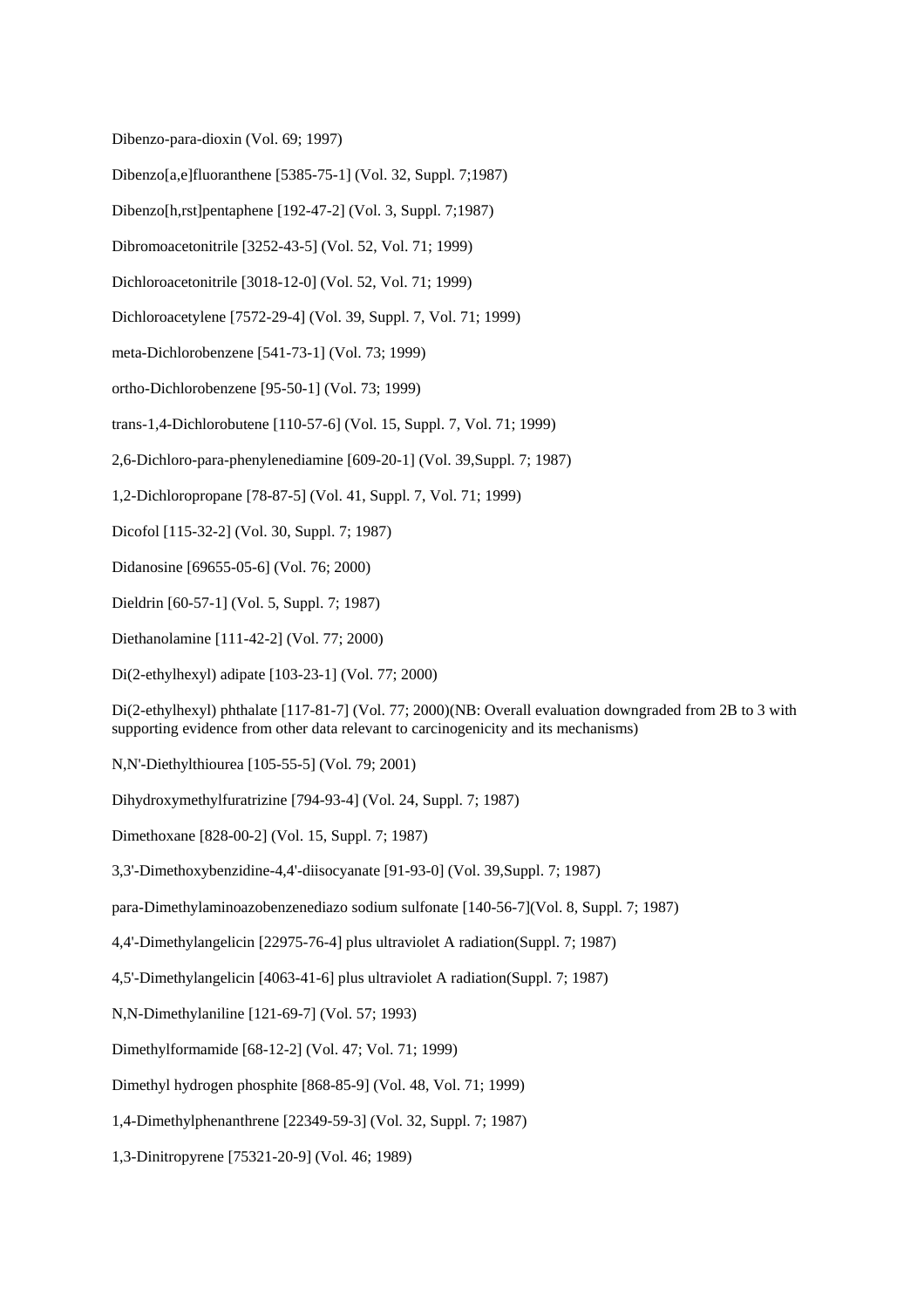3,5-Dinitrotoluene [618-85-9] (Vol. 65; 1996)

Dinitrosopentamethylenetetramine [101-25-7] (Vol. 11, Suppl. 7;1987)

2,4'-Diphenyldiamine [492-17-1] (Vol. 16, Suppl. 7; 1987)

Disperse Yellow 3 [2832-40-8] (Vol. 48; 1990)

Disulfiram [97-77-8] (Vol. 12, Suppl. 7; 1987)

Dithranol [1143-38-0] (Vol. 13; Suppl. 7; 1987)

Doxefazepam [40762-15-0] (Vol. 66; 1996)

Doxylamine succinate [562-10-7] (Vol. 79; 2001)

Droloxifene [82413-20-5] (Vol. 66; 1996)

Dulcin [150-69-6] (Vol. 12, Suppl. 7; 1987)

Electric fields (extremely low-frequency) (Vol. 80; 2002)

Electric fields (static) (Vol. 80; 2002)

Endrin [72-20-8] (Vol. 5, Suppl. 7; 1987)

Eosin [15086-94-9] (Vol. 15, Suppl. 7; 1987)

3,4-Epoxy-6-methylcyclohexylmethyl-3,4-epoxy-6-methylcyclo-hexanecarboxylate [141-37-7](Vol. 11, Suppl. 7, Vol. 71; 1999)

cis-9,10-Epoxystearic acid [2443-39-2] (Vol. 11, Suppl. 7, Vol. 71; 1999)

Estazolam [29975-16-4] (Vol. 66; 1996)

Ethionamide [536-33-4] (Vol. 13, Suppl. 7; 1987)

Ethylene [74-85-1] (Vol. 60; 1994)

Ethylene sulfide [420-12-2] (Vol. 11, Suppl. 7; 1987)

Ethylenethiourea [96-45-7] (Vol. 79; 2001)(NB: Overall evaluation downgraded from 2B to 3 with supporting evidence from other data relevant to carcinogenicity and its mechanisms)

2-Ethylhexyl acrylate [103-11-7] (Vol. 60; 1994)

Ethyl selenac [5456-28-0] (Vol. 12, Suppl. 7; 1987)

Ethyl tellurac [20941-65-5] (Vol. 12, Suppl. 7; 1987)

Eugenol [97-53-0] (Vol. 36, Suppl. 7; 1987)

Evans blue [314-13-6] (Vol. 8, Suppl. 7; 1987)

Fast Green FCF [2353-45-9] (Vol. 16, Suppl. 7; 1987)

Fenvalerate [51630-58-1] (Vol. 53; 1991)

Ferbam [14484-64-1] (Vol. 12, Suppl. 7; 1987)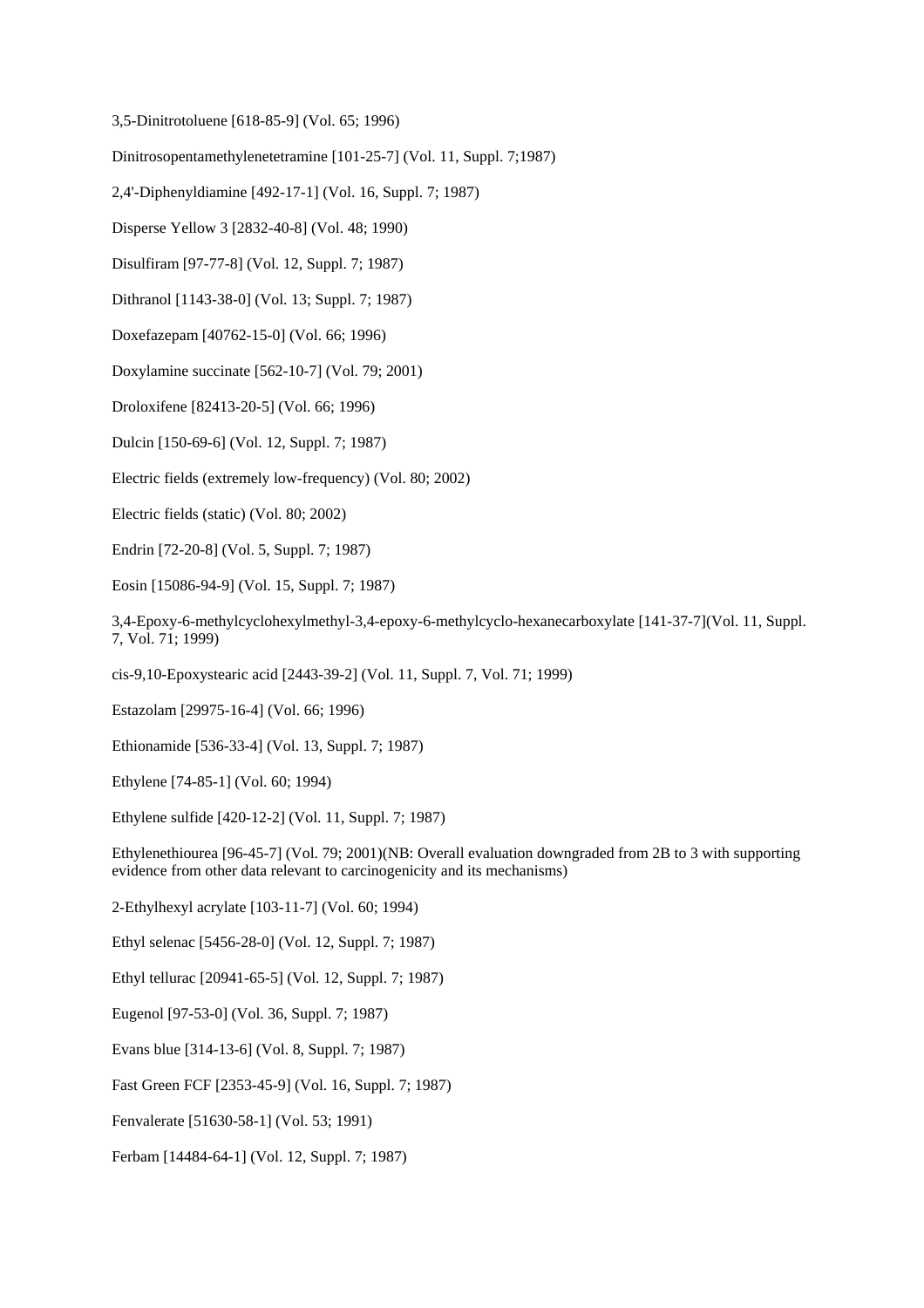Ferric oxide [1309-37-1] (Vol. 1, Suppl. 7; 1987)

Fluometuron [2164-17-2] (Vol. 30, Suppl. 7; 1987)

Fluoranthene [206-44-0] (Vol. 32, Suppl. 7; 1987)

Fluorene [86-73-7] (Vol. 32, Suppl. 7; 1987)

Fluorescent lighting (Vol. 55; 1992)

Fluorides (inorganic, used in drinking-water) (Vol. 27, Suppl.7; 1987)

5-Fluorouracil [51-21-8] (Vol. 26, Suppl. 7; 1987)

Foreign bodies, implanted in tissues (Vol. 74; 1999)

Metallic chromium or titanium, cobalt-based, chromium-based and titanium-based alloys, stainless steel and depleted uranium

Furazolidone [67-45-8] (Vol. 31, Suppl. 7; 1987)

Furfural [98-01-1] (Vol. 63; 1995)

Furosemide (Frusemide) [54-31-9] (Vol. 50; 1990)

Gemfibrozil [25812-30-0] (Vol. 66; 1996)

Glycidyl oleate [5431-33-4] (Vol. 11, Suppl. 7; 1987)

Glycidyl stearate [7460-84-6] (Vol. 11, Suppl. 7; 1987)

Guinea Green B [4680-78-8] (Vol. 16, Suppl. 7; 1987)

Gyromitrin [16568-02-8] (Vol. 31, Suppl. 7; 1987)

Haematite [1317-60-8] (Vol. 1, Suppl. 7; 1987)

HC Blue No. 2 [33229-34-4] (Vol. 57; 1993)

HC Red No. 3 [2871-01-4] (Vol. 57; 1993)

HC Yellow No. 4 [59820-43-8] (Vol. 57; 1993)

Hepatitis D virus (Vol. 59; 1994)

Hexachlorobutadiene [87-68-3] (Vol. 73; 1999)

Hexachlorophene [70-30-4] (Vol. 20, Suppl. 7; 1987)

Human T-cell lymphotropic virus type II (Vol. 67; 1996)

Hycanthone mesylate [23255-93-8] (Vol. 13, Suppl. 7; 1987)

Hydralazine [86-54-4] (Vol. 24, Suppl. 7; 1987)

Hydrochloric acid [7647-01-0] (Vol. 54; 1992)

Hydrochlorothiazide [58-93-5] (Vol. 50; 1990)

Hydrogen peroxide [7722-84-1] (Vol. 36, Suppl. 7, Vol. 71; 1999)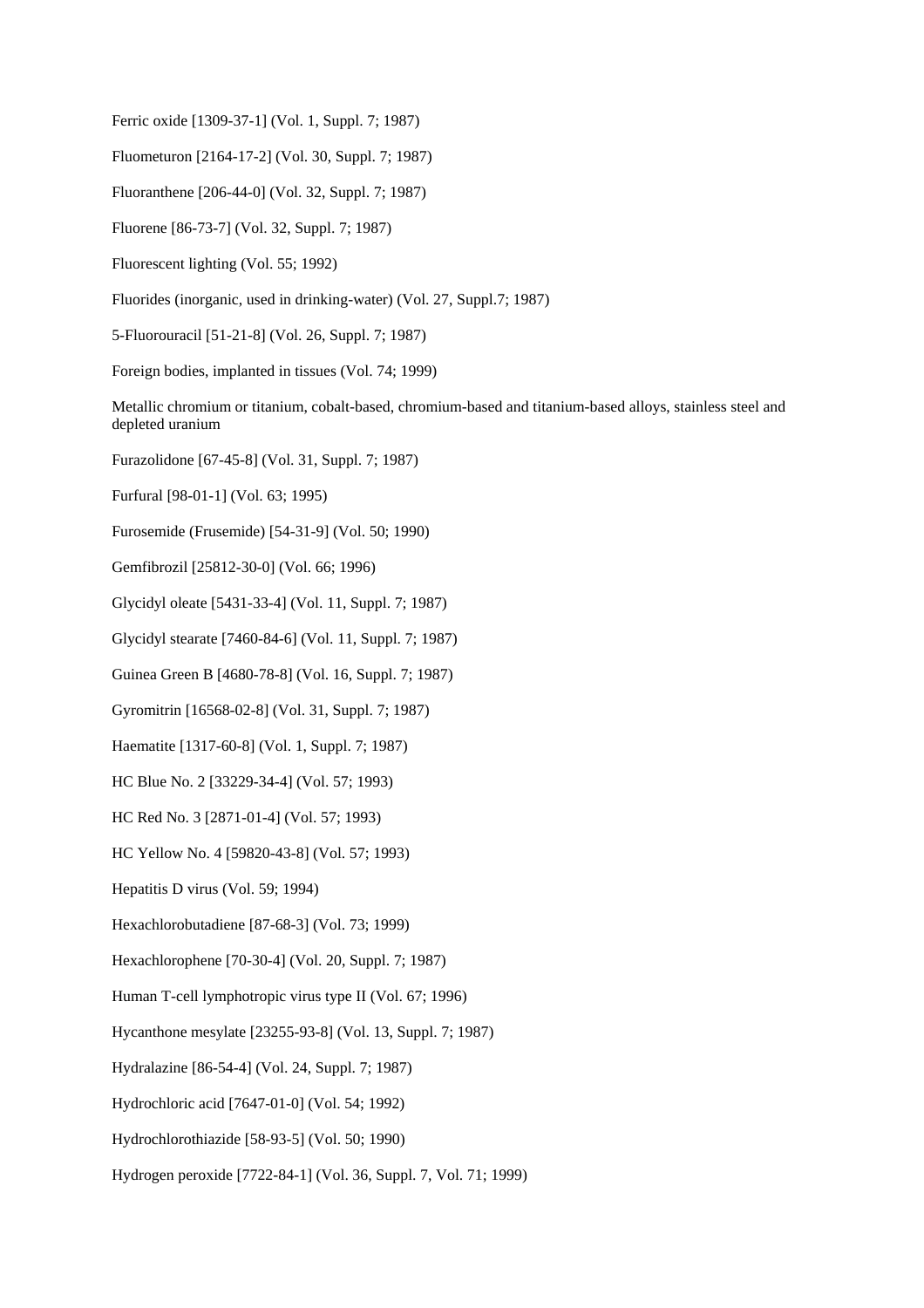- Hydroquinone [123-31-9] (Vol. 15, Suppl. 7, Vol. 71; 1999)
- 4-Hydroxyazobenzene [1689-82-3] (Vol. 8, Suppl. 7; 1987)
- 8-Hydroxyquinoline [148-24-3] (Vol. 13, Suppl. 7; 1987)
- Hydroxysenkirkine [26782-43-4] (Vol. 10, Suppl. 7; 1987)
- Hydroxyurea [127-07-1] (Vol. 76; 2000)
- Hypochlorite salts (Vol. 52; 1991)
- Insulation glass wool (Vol. 43, Vol. 81; 2002)
- Iron-dextrin complex [9004-51-7] (Vol. 2, Suppl. 7; 1987)
- Iron sorbitol-citric acid complex [1338-16-5] (Vol. 2, Suppl.7; 1987)
- Isatidine [15503-86-3] (Vol. 10, Suppl. 7; 1987)
- Isonicotinic acid hydrazide (Isoniazid) [54-85-3] (Vol. 4, Suppl.7; 1987)
- Isophosphamide [3778-73-2] (Vol. 26, Suppl. 7; 1987)
- Isopropanol [67-63-0] (Vol. 15, Suppl. 7, Vol. 71; 1999)
- Isopropyl oils (Vol. 15, Suppl. 7, Vol. 71; 1999)
- Isosafrole [120-58-1] (Vol. 10, Suppl. 7; 1987)
- Jacobine [6870-67-3] (Vol. 10, Suppl. 7; 1987)
- Kaempferol [520-18-3] (Vol. 31, Suppl. 7; 1987)
- Kojic acid [501-30-4] (Vol. 79; 2001)
- Lauroyl peroxide [105-74-8] (Vol. 36, Suppl. 7, Vol. 71; 1999)
- Lead compounds, organic (Vol. 23, Suppl. 7, Vol. 87; in preparation)
- Light Green SF [5141-20-8] (Vol. 16, Suppl. 7; 1987)

d-Limonene [5989-27-5] (Vol. 73; 1999)(NB: Overall evaluation downgraded from 2B to 3 with supporting evidence from other data relevant to carcinogenicity and its mechanisms)

- Luteoskyrin [21884-44-6] (Vol. 10, Suppl. 7; 1987)
- Madder root (Rubia tinctorum) (Vol. 82; 2002)
- Magnetic fields (static) (Vol. 80; 2002)
- Malathion [121-75-5] (Vol. 30, Suppl. 7; 1987)
- Maleic hydrazide [123-33-1] (Vol. 4, Suppl. 7; 1987)
- Malonaldehyde [542-78-9] (Vol. 36, Suppl. 7, Vol. 71; 1999)
- Maneb [12427-38-2] (Vol. 12, Suppl. 7; 1987)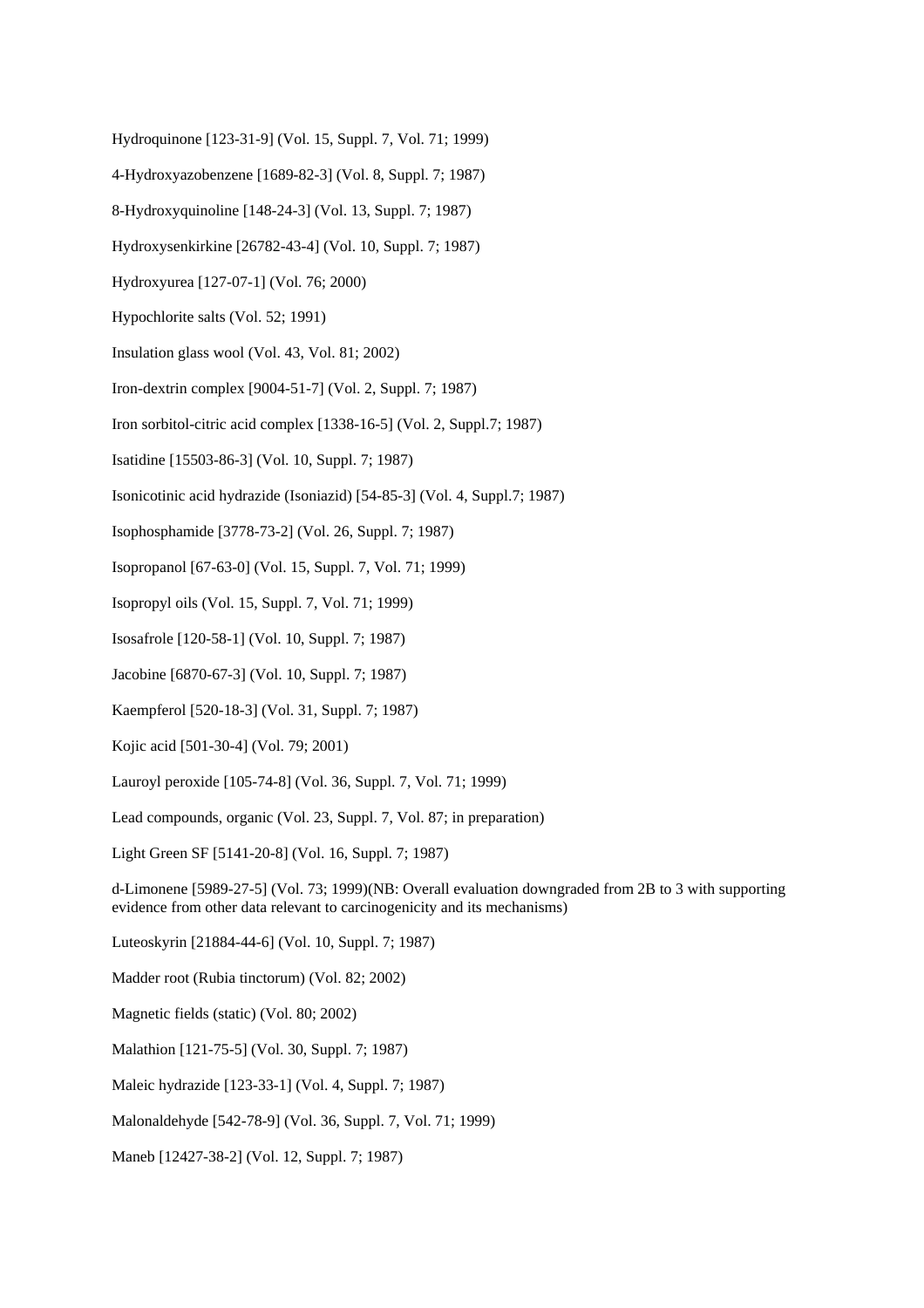Mannomustine dihydrochloride [551-74-6] (Vol. 9, Suppl. 7; 1987)

Medphalan [13045-94-8] (Vol. 9, Suppl. 7; 1987)

Melamine [108-78-1] (Vol. 73; 1999)(NB: Overall evaluation downgraded from 2B to 3 with supporting evidence from other data relevant to carcinogenicity and its mechanisms)

6-Mercaptopurine [50-44-2] (Vol. 26, Suppl. 7; 1987)

Mercury [7439-97-6] and inorganic mercury compounds (Vol. 58;1993)

Metabisulfites (Vol. 54; 1992)

Methimazole [60-56-0] (Vol. 79; 2001)

Methotrexate [59-05-2] (Vol. 26, Suppl. 7; 1987)

Methoxychlor [72-43-5] (Vol. 20, Suppl. 7; 1987)

Methyl acrylate [96-33-3] (Vol. 39, Suppl. 7, Vol. 71; 1999)

5-Methylangelicin [73459-03-7] plus ultraviolet A radiation (Suppl.7; 1987)

Methyl bromide [74-83-9] (Vol. 41, Suppl. 7, Vol. 71; 1999)

Methyl tert-butyl ether [1634-04-4] (Vol. 73; 1999)

Methyl carbamate [598-55-0] (Vol. 12, Suppl. 7; 1987)

Methyl chloride [74-87-3] (Vol. 41, Suppl. 7, Vol. 71; 1999)

1-Methylchrysene [3351-28-8] (Vol. 32, Suppl. 7; 1987)

2-Methylchrysene [3351-32-4] (Vol. 32, Suppl. 7; 1987)

3-Methylchrysene [3351-31-3] (Vol. 32, Suppl. 7; 1987)

4-Methylchrysene [3351-30-2] (Vol. 32, Suppl. 7; 1987)

6-Methylchrysene [1705-85-7] (Vol. 32, Suppl. 7; 1987)

N-Methyl-N,4-dinitrosoaniline [99-80-9] (Vol. 1, Suppl. 7; 1987)

4,4'-Methylene bis(N,N-dimethyl)benzenamine [101-61-1](Vol. 27, Suppl. 7; 1987)

4,4'-Methylenediphenyl diisocyanate [101-68-8] (Vol. 19, Suppl. 7, Vol. 71; 1999)

2-Methylfluoranthene [33543-31-6] (Vol. 32, Suppl. 7; 1987)

3-Methylfluoranthene [1706-01-0] (Vol. 32, Suppl. 7; 1987)

Methylglyoxal [78-98-8] (Vol. 51; 1991)

Methyl iodide [74-88-4] (Vol. 41, Suppl. 7, Vol. 71; 1999)

Methyl methacrylate [80-62-6] (Vol. 60; 1994)

N-Methylolacrylamide [90456-67-0] (Vol. 60; 1994)

Methyl parathion [298-00-0] (Vol. 30, Suppl. 7; 1987)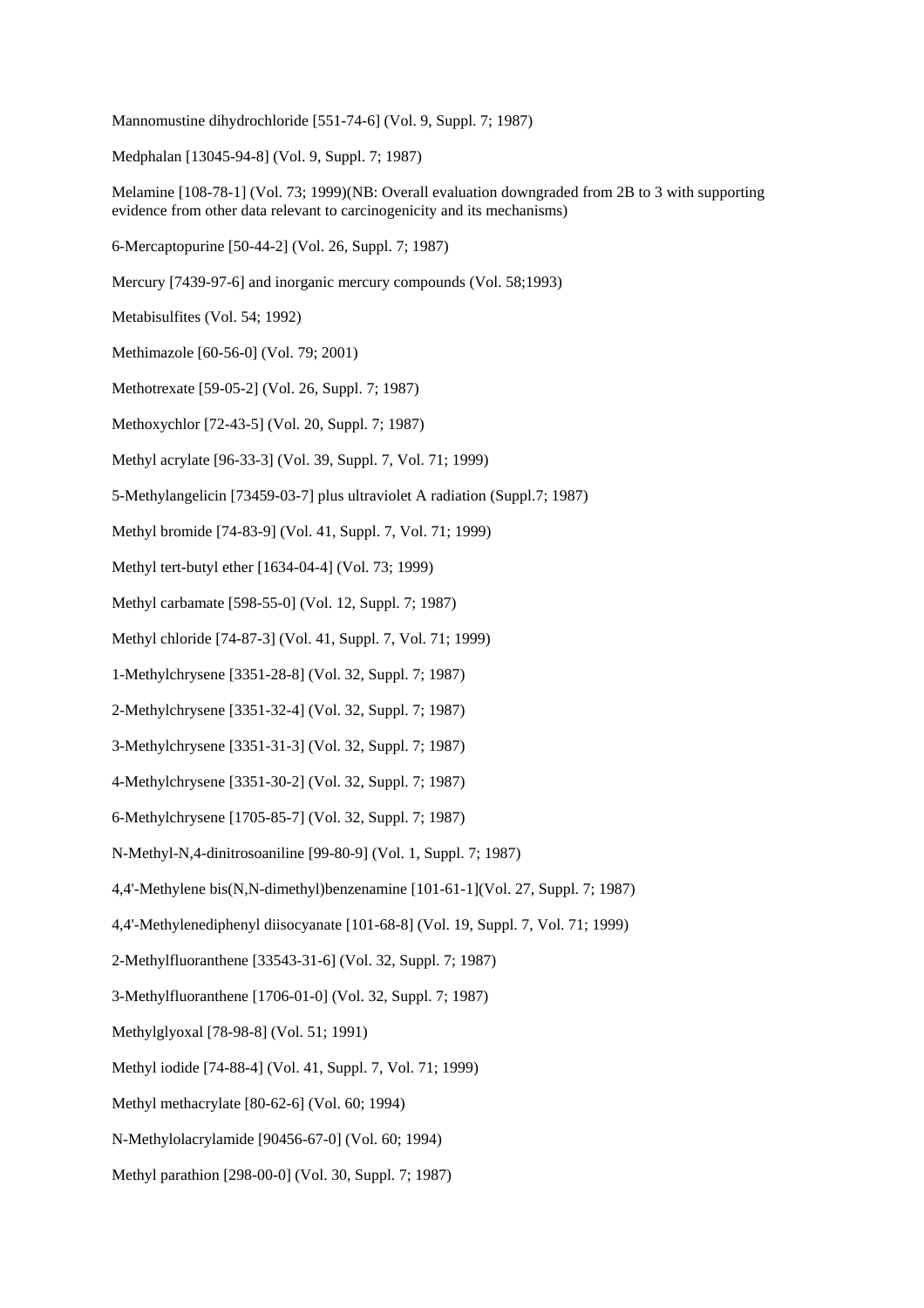- 1-Methylphenanthrene [832-69-9] (Vol. 32, Suppl. 7; 1987)
- 7-Methylpyrido[3,4-c]psoralen [85878-63-3] (Vol. 40, Suppl.7; 1987)
- Methyl red [493-52-7] (Vol. 8, Suppl. 7; 1987)
- Methyl selenac [144-34-3] (Vol. 12, Suppl. 7; 1987)
- Modacrylic fibres (Vol. 19, Suppl. 7; 1987)
- Monuron [150-68-5] (Vol. 53; 1991)
- Morpholine [110-91-8] (Vol. 47, Vol. 71; 1999)
- Musk ambrette [83-66-9] (Vol. 65; 1996)
- Musk xylene [81-15-2] (Vol. 65; 1996)
- 1,5-Naphthalenediamine [2243-62-1] (Vol. 27, Suppl. 7; 1987)
- 1,5-Naphthalene diisocyanate [3173-72-6] (Vol. 19, Suppl. 7, Vol. 71; 1999)
- 1-Naphthylamine [134-32-7] (Vol. 4, Suppl. 7; 1987)
- 1-Naphthylthiourea (ANTU) [86-88-4] (Vol. 30, Suppl. 7; 1987)
- Nithiazide [139-94-6] (Vol. 31, Suppl. 7; 1987)
- 5-Nitro-ortho-anisidine [99-59-2] (Vol. 27, Suppl. 7; 1987)
- 9-Nitroanthracene [602-60-8] (Vol. 33, Suppl. 7; 1987)
- 7-Nitrobenz[a]anthracene [20268-51-3] (Vol. 46; 1989)
- 6-Nitrobenzo[a]pyrene [63041-90-7] (Vol. 46; 1989)
- 4-Nitrobiphenyl [92-93-3] (Vol. 4, Suppl. 7; 1987)
- 3-Nitrofluoranthene [892-21-7] (Vol. 33, Suppl. 7; 1987)
- Nitrofural (Nitrofurazone) [59-87-0] (Vol. 50; 1990)
- Nitrofurantoin [67-20-9] (Vol. 50; 1990)
- 1-Nitronaphthalene [86-57-7] (Vol. 46; 1989)
- 2-Nitronaphthalene [581-89-5] (Vol. 46; 1989)
- 3-Nitroperylene [20589-63-3] (Vol. 46; 1989)
- 2-Nitropyrene [789-07-1] (Vol. 46; 1989)
- N'-Nitrosoanabasine [37620-20-5] (Vol. 37, Suppl. 7; 1987)
- N'-Nitrosoanatabine [71267-22-6] (Vol. 37, Suppl. 7; 1987)
- N-Nitrosodiphenylamine [86-30-6] (Vol. 27, Suppl. 7; 1987)
- para-Nitrosodiphenylamine [156-10-5] (Vol. 27, Suppl. 7;1987)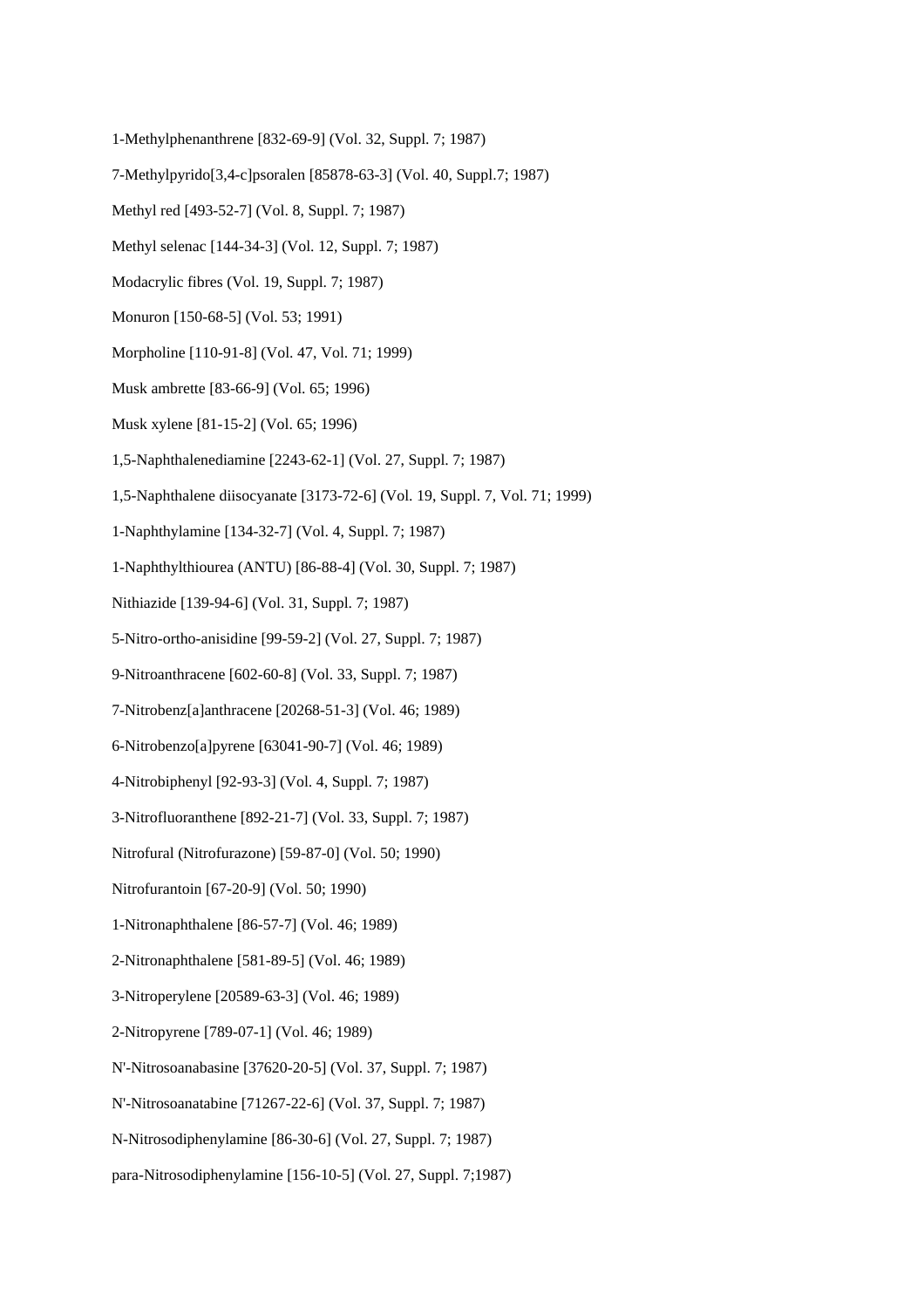- N-Nitrosofolic acid [29291-35-8] (Vol. 17, Suppl. 7; 1987)
- N-Nitrosoguvacine [55557-01-2] (Vol. 85; in preparation)
- N-Nitrosoguvacoline [55557-02-3] (Vol. 85; in preparation)
- N-Nitrosohydroxyproline [30310-80-6] (Vol. 17, Suppl. 7;1987)
- 3-(N-Nitrosomethylamino)propionaldehyde [85502-23-4] (Vol. 85; in preparation)
- 4-(N-Nitrosomethylamino)-4-(3-pyridyl)-1-butanal (NNA) [64091-90-3] (Vol. 37, Suppl. 7; 1987)
- N-Nitrosoproline [7519-36-0] (Vol. 17, Suppl. 7; 1987)
- Nitrotoluenes [88-72-2; 99-08-1; 99-99-0] (Vol. 65; 1996)
- 5-Nitro-ortho-toluidine [99-55-8] (Vol. 48; 1990)
- Nitrovin [804-36-4] (Vol. 31, Suppl. 7; 1987)
- Nylon 6 [25038-54-4] (Vol. 19, Suppl. 7; 1987)
- Oestradiol mustard [22966-79-6] (Vol. 9, Suppl. 7; 1987)
- Opisthorchis felineus (infection with) (Vol. 61; 1994)
- Orange I [523-44-4] (Vol. 8, Suppl. 7; 1987)
- Orange G [1936-15-8] (Vol. 8, Suppl. 7; 1987)
- Oxyphenbutazone [129-20-4] (Vol. 13, Suppl. 7; 1987)
- Palygorskite (attapulgite) [12174-11-7] (short fibres, < 5 micrometers) (Vol. 68; 1997)
- Paracetamol (Acetaminophen) [103-90-2] (Vol. 73; 1999)
- Parasorbic acid [10048-32-5] (Vol. 10, Suppl. 7; 1987)
- Parathion [56-38-2] (Vol. 30, Suppl. 7; 1987)
- Patulin [149-29-1] (Vol. 40, Suppl. 7; 1987)
- Penicillic acid [90-65-3] (Vol. 10, Suppl. 7; 1987)
- Pentachloroethane [76-01-7] (Vol. 41, Suppl. 7, Vol. 71; 1999)
- Permethrin [52645-53-1] (Vol. 53; 1991)
- Perylene [198-55-0] (Vol. 32, Suppl. 7; 1987)
- Petasitenine [60102-37-6] (Vol. 31, Suppl. 7; 1987)
- Phenanthrene [85-01-8] (Vol. 32, Suppl. 7; 1987)
- Phenelzine sulfate [156-51-4] (Vol. 24, Suppl. 7; 1987)
- Phenicarbazide [103-03-7] (Vol. 12, Suppl. 7; 1987)
- Phenol [108-95-2] (Vol. 47, Vol. 71; 1999)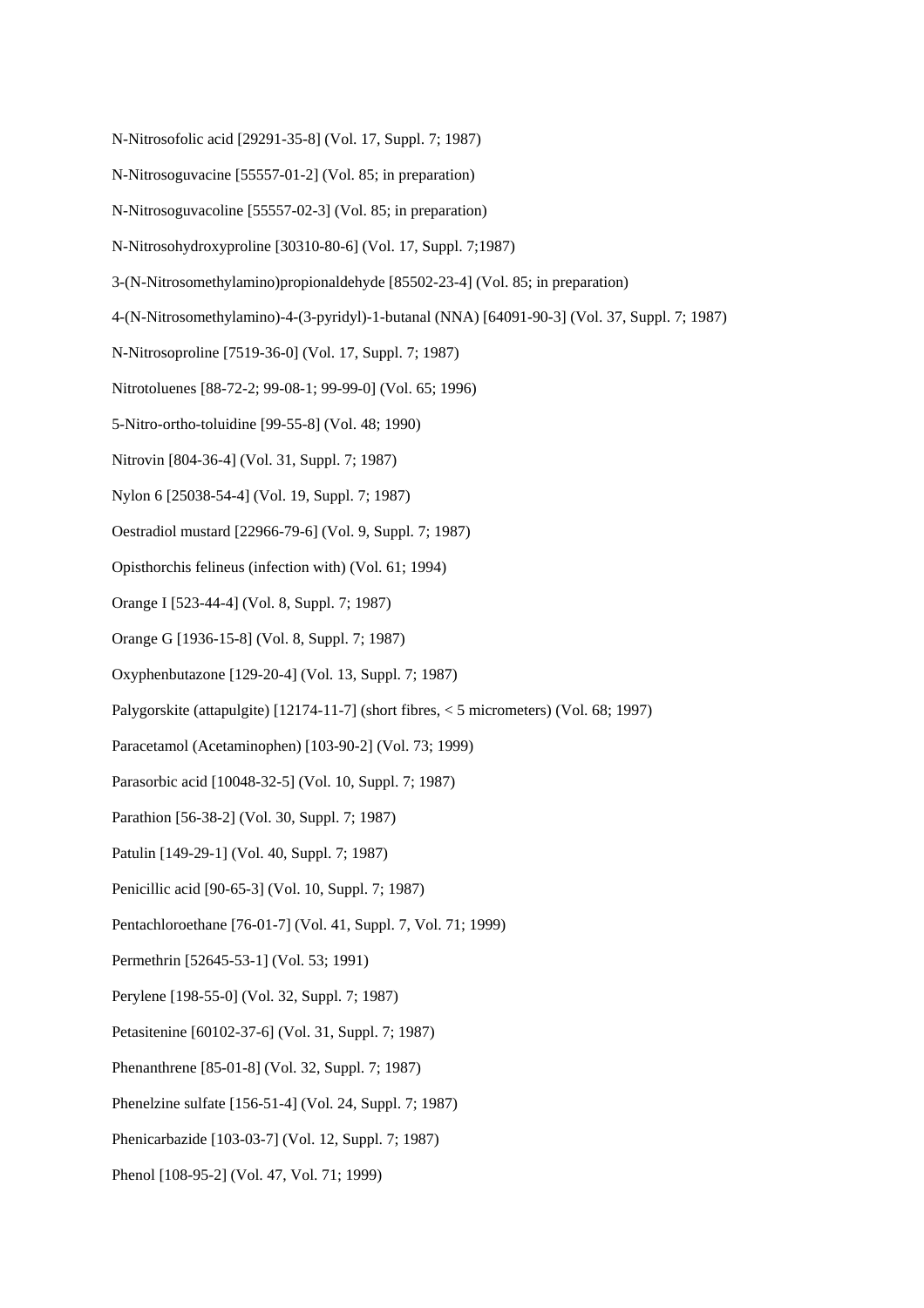- Phenylbutazone [50-33-9] (Vol. 13, Suppl. 7; 1987)
- meta-Phenylenediamine [108-45-2] (Vol. 16, Suppl. 7; 1987)
- para-Phenylenediamine [106-50-3] (Vol. 16, Suppl. 7; 1987)
- N-Phenyl-2-naphthylamine [135-88-6] (Vol. 16, Suppl. 7;1987)
- ortho-Phenylphenol [90-43-7] (Vol. 73; 1999)
- Picloram [1918-02-1] (Vol. 53; 1991)
- Piperonyl butoxide [51-03-6] (Vol. 30, Suppl. 7; 1987)
- Polyacrylic acid [9003-01-4] (Vol. 19, Suppl. 7; 1987)
- Polychlorinated dibenzo-para-dioxins (other than 2,3,7,8-tetrachlorodibenzo-para-dioxin) (Vol. 69; 1997)
- Polychlorinated dibenzofurans (Vol. 69; 1997)
- Polychloroprene [9010-98-4] (Vol. 19, Suppl. 7; 1987)
- Polyethylene [9002-88-4] (Vol. 19, Suppl. 7; 1987)
- Polymethylene polyphenyl isocyanate [9016-87-9] (Vol. 19, Suppl.7; 1987)
- Polymethyl methacrylate [9011-14-7] (Vol. 19, Suppl. 7; 1987)
- Polypropylene [9003-07-0] (Vol. 19, Suppl. 7; 1987)
- Polystyrene [9003-53-6] (Vol. 19, Suppl. 7; 1987)
- Polytetrafluoroethylene [9002-84-0] (Vol. 19, Suppl. 7; 1987)
- Polyurethane foams [9009-54-5] (Vol. 19, Suppl. 7; 1987)
- Polyvinyl acetate [9003-20-7] (Vol. 19, Suppl. 7; 1987)
- Polyvinyl alcohol [9002-89-5] (Vol. 19, Suppl. 7; 1987)
- Polyvinyl chloride [9002-86-2] (Vol. 19, Suppl. 7; 1987)
- Polyvinyl pyrrolidone [9003-39-8] (Vol. 19, Suppl. 7, Vol. 71; 1999)
- Ponceau SX [4548-53-2] (Vol. 8, Suppl. 7; 1987)
- Potassium bis(2-hydroxyethyl)dithiocarbamate [23746-34-1] (Vol.12, Suppl. 7; 1987)
- Prazepam [2955-38-6] (Vol. 66; 1996)
- Prednimustine [29069-24-7] (Vol. 50; 1990)
- Prednisone [53-03-2] (Vol. 26, Suppl. 7; 1987)
- Proflavine salts (Vol. 24, Suppl. 7; 1987)
- Pronetalol hydrochloride [51-02-5] (Vol. 13, Suppl. 7; 1987)
- Propham [122-42-9] (Vol. 12, Suppl. 7; 1987)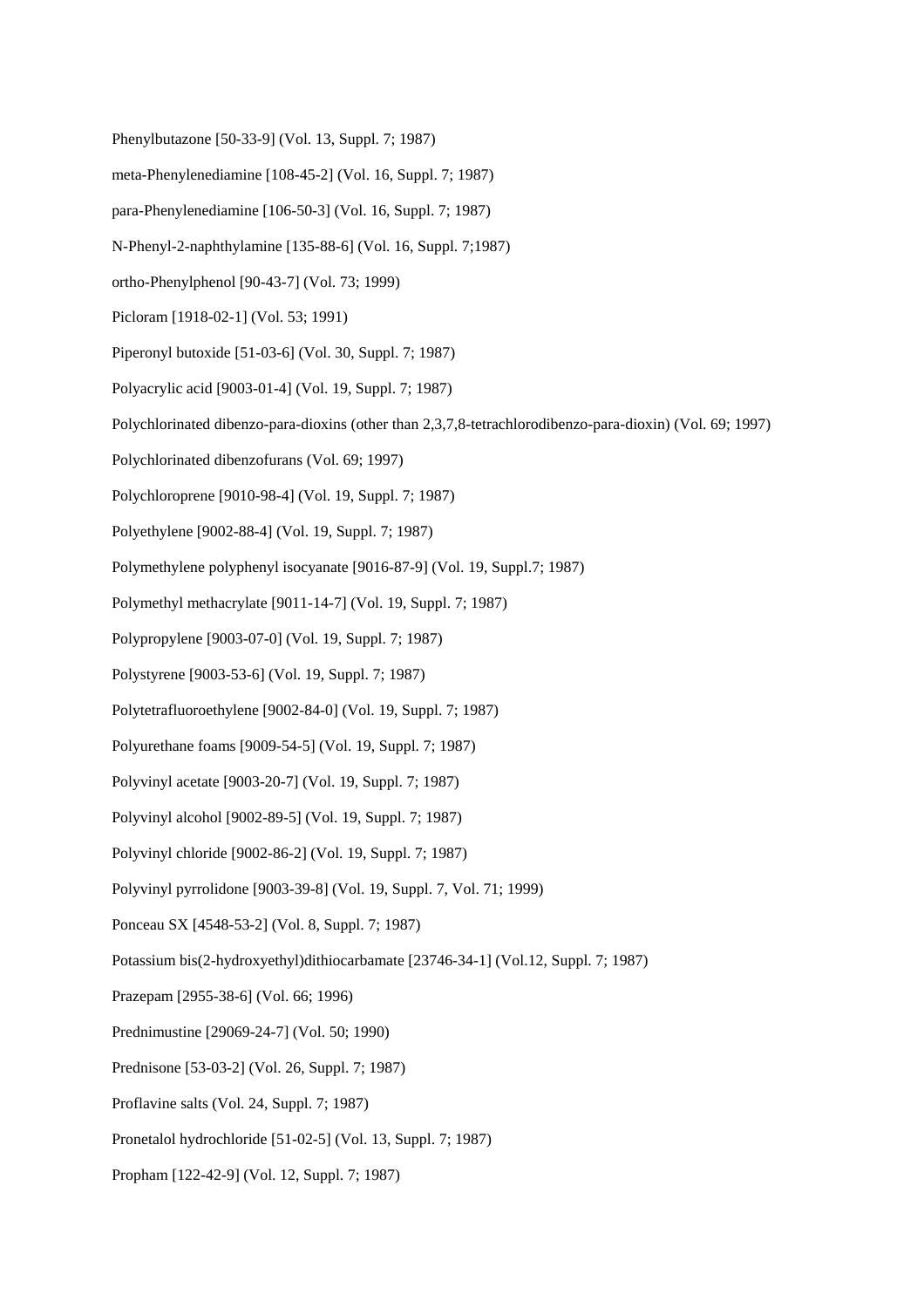- n-Propyl carbamate [627-12-3] (Vol. 12, Suppl. 7; 1987)
- Propylene [115-07-1] (Vol. 60; 1994)
- Ptaquiloside [87625-62-5] (Vol. 40, Suppl. 7; 1987)
- Pyrene [129-00-0] (Vol. 32, Suppl. 7; 1987)
- Pyridine [110-86-1] (Vol. 77; 2000)
- Pyrido[3,4-c]psoralen [85878-62-2] (Vol. 40, Suppl. 7;1987)
- Pyrimethamine [58-14-0] (Vol. 13, Suppl. 7; 1987)
- Quercetin [117-39-5] (Vol. 73; 1999)
- para-Quinone [106-51-4] (Vol. 15, Suppl. 7, Vol. 71; 1999)
- Quintozene (Pentachloronitrobenzene) [82-68-8] (Vol. 5, Suppl.7; 1987)
- Reserpine [50-55-5] (Vol. 24, Suppl. 7; 1987)
- Resorcinol [108-46-3] (Vol. 15, Suppl. 7, Vol. 71, 1999)
- Retrorsine [480-54-6] (Vol. 10, Suppl. 7; 1987)
- Rhodamine B [81-88-9] (Vol. 16, Suppl. 7; 1987)
- Rhodamine 6G [989-38-8] (Vol. 16, Suppl. 7; 1987)
- Rifampicin [13292-46-1] (Vol. 24, Suppl. 7; 1987)
- Ripazepam [26308-28-1] (Vol. 66; 1996)
- Rock (stone) wool (Vol. 43, Vol. 81; 2002)
- Rugulosin [23537-16-8] (Vol. 40, Suppl. 7; 1987)
- Saccharated iron oxide [8047-67-4] (Vol. 2, Suppl. 7; 1987)
- Saccharin [81-07-2] and its salts (Vol. 73; 1999)(NB: Overall evaluation downgraded from 2B to 3 with supporting evidence from other data relevant to carcinogenicity and its mechanisms)
- Scarlet Red [85-83-6] (Vol. 8, Suppl. 7; 1987)
- Schistosoma mansoni (infection with) (Vol. 61; 1994)
- Selenium [7782-49-2] and selenium compounds (Vol. 9, Suppl. 7;1987)
- Semicarbazide hydrochloride [563-41-7] (Vol. 12, Suppl. 7; 1987)
- Seneciphylline [480-81-9] (Vol. 10, Suppl. 7; 1987)
- Senkirkine [2318-18-5] (Vol. 31, Suppl. 7; 1987)
- Sepiolite [15501-74-3] (Vol. 68; 1997)
- Shikimic acid [138-59-0] (Vol. 40, Suppl. 7; 1987) Silica [7631-86-9], amorphous (Vol. 68; 1997)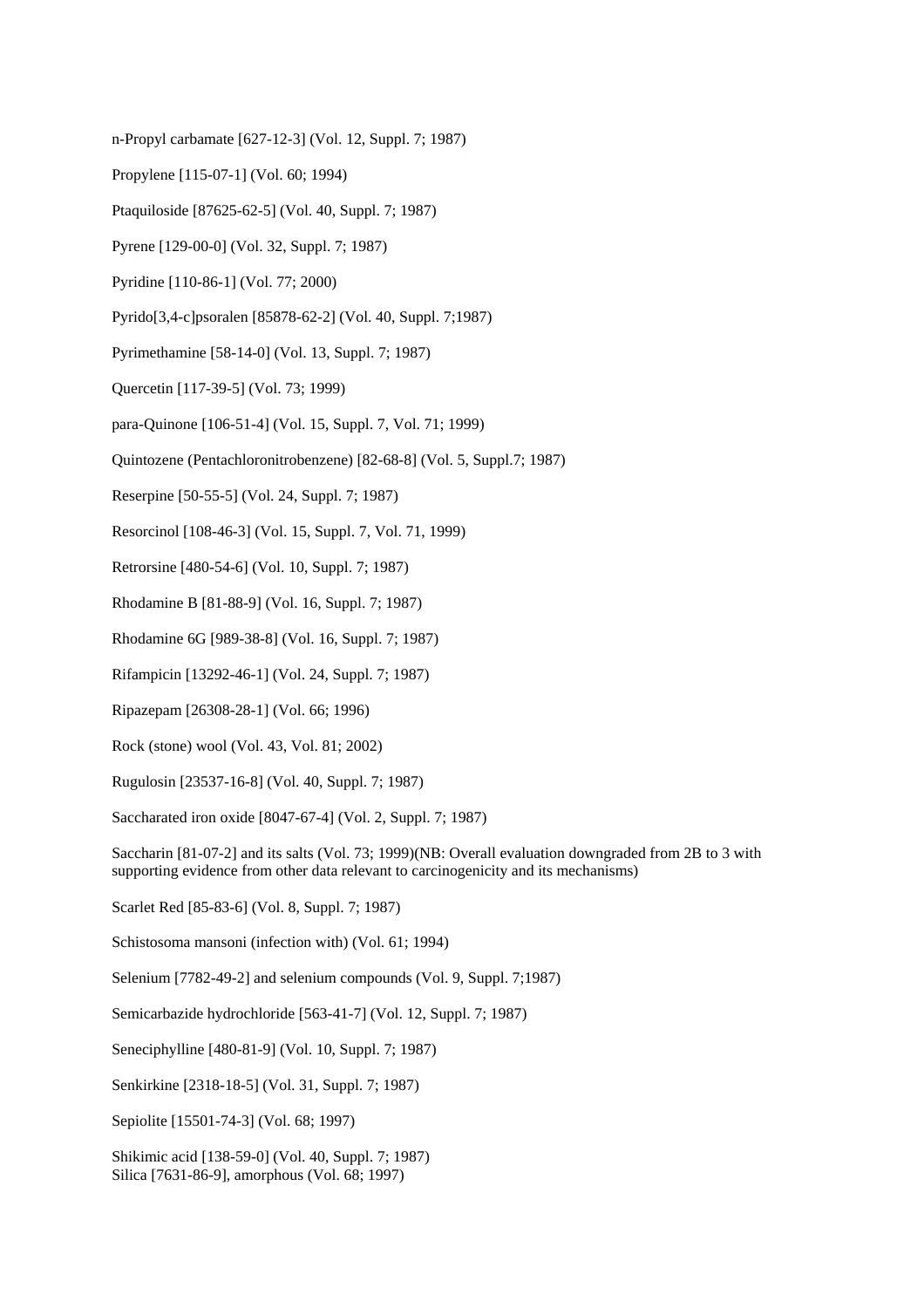Simazine [122-34-9] (Vol. 73; 1999)

Slag wool (Vol. 43, Vol. 81; 2002)

Sodium chlorite [7758-19-2] (Vol. 52; 1991)

Sodium diethyldithiocarbamate [148-18-5] (Vol. 12, Suppl. 7; 1987)

Spironolactone [52-01-7] (Vol. 79; 2001)

Styrene-acrylonitrile copolymers [9003-54-7] (Vol. 19, Suppl.7; 1987)

Styrene-butadiene copolymers [9003-55-8] (Vol. 19, Suppl. 7; 1987)

Succinic anhydride [108-30-5] (Vol. 15, Suppl. 7; 1987)

Sudan I [842-07-9] (Vol. 8, Suppl. 7; 1987)

Sudan II [3118-97-6] (Vol. 8, Suppl. 7; 1987)

Sudan III [85-86-9] (Vol. 8, Suppl. 7; 1987)

Sudan Brown RR [6416-57-5] (Vol. 8, Suppl. 7; 1987)

Sudan Red 7B [6368-72-5] (Vol. 8, Suppl. 7; 1987)

Sulfafurazole (Sulfisoxazole) [127-69-5] (Vol. 24, Suppl. 7; 1987)

Sulfamethazine [57-68-1] (Vol. 79; 2001)(NB: Overall evaluation downgraded from 2B to 3 with supporting evidence from other data relevant to carcinogenicity and its mechanisms)

Sulfamethoxazole [723-46-6] (Vol. 79; 2001)

Sulfites (Vol. 54; 1992)

Sulfur dioxide [7446-09-5] (Vol. 54; 1992)

Sunset Yellow FCF [2783-94-0] (Vol. 8, Suppl. 7; 1987)

Surgical implants (Vol. 74; 1999)

Orthopaedic implants and devices, of complex composition Cardiac pacemakers Dental materials Ceramic materials

Surgical implants, female breast reconstruction, silicone (Vol. 74; 1999)

Symphytine [22571-95-5] (Vol. 31, Suppl. 7; 1987)

Talc [14807-96-6], not containing asbestiform fibres (Vol. 42,Suppl. 7; 1987)

Tannic acid [1401-55-4] and tannins (Vol. 10, Suppl. 7; 1987)

Temazepam [846-50-4] (Vol. 66; 1996)

2,2',5,5'-Tetrachlorobenzidine [15721-02-5] (Vol. 27, Suppl. 7;1987)

1,1,1,2-Tetrachloroethane [630-20-6] (Vol. 41, Suppl. 7, Vol. 71; 1999)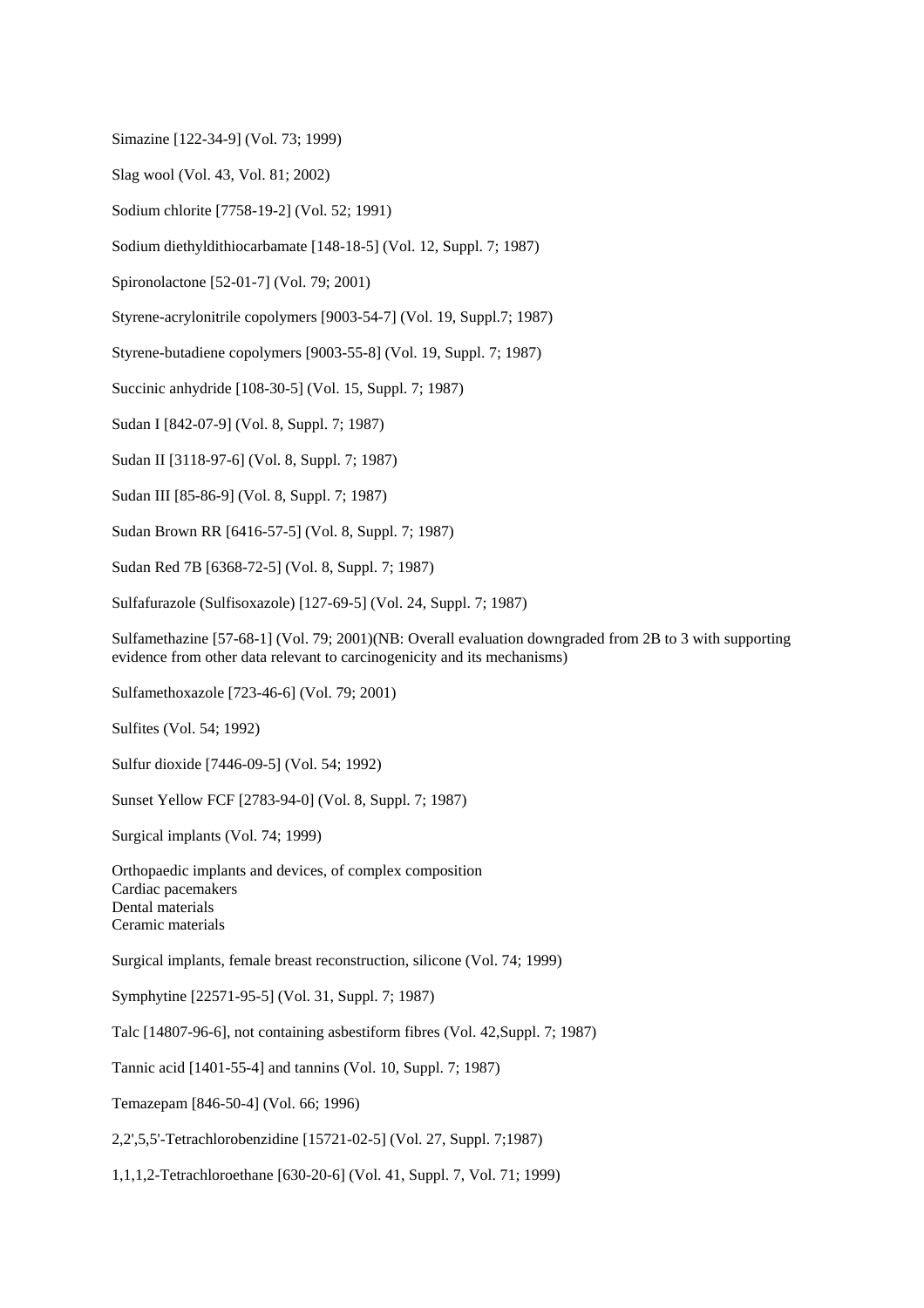- 1,1,2,2-Tetrachloroethane [79-34-5] (Vol. 20, Suppl. 7, Vol. 71; 1999)
- Tetrachlorvinphos [22248-79-9] (Vol. 30, Suppl. 7; 1987)
- Tetrakis(hydroxymethyl)phosphonium salts (Vol. 48, Vol. 71; 1999)
- Theobromine [83-67-0] (Vol. 51; 1991)
- Theophylline [58-55-9] (Vol. 51; 1991)
- Thiourea [62-56-6] (Vol. 79; 2001)
- Thiram [137-26-8] (Vol. 53; 1991)
- Titanium dioxide [13463-67-7] (Vol. 47; 1989)
- Toluene [108-88-3] (Vol. 47, Vol. 71; 1999)
- Toremifene [89778-26-7] (Vol. 66; 1996)
- Toxins derived from Fusarium graminearum, F. culmorum and F. crookwellense (Vol. 56; 1993)
- Toxins derived from Fusarium sporotrichioides (Vol. 56;1993)
- Trichlorfon [52-68-6] (Vol. 30, Suppl. 7; 1987)
- Trichloroacetic acid [76-03-9] (Vol. 84; in preparation)
- Trichloroacetonitrile [545-06-2] (Vol. 52, Vol. 71; 1999)
- 1,1,1-Trichloroethane [71-55-6] (Vol. 20, Suppl. 7, Vol. 71; 1999)
- 1,1,2-Trichloroethane [79-00-5] (Vol. 52, Vol. 71; 1999)
- Triethanolamine [102-71-6] (Vol. 77; 2000)
- Triethylene glycol diglycidyl ether [1954-28-5] (Vol. 11, Suppl. 7, Vol. 71; 1999)
- Trifluralin [1582-09-8] (Vol. 53; 1991)
- 4,4',6-Trimethylangelicin [90370-29-9] plus ultraviolet A radiation (Suppl. 7; 1987)
- 2,4,5-Trimethylaniline [137-17-7] (Vol. 27, Suppl. 7; 1987)
- 2,4,6-Trimethylaniline [88-05-1] (Vol. 27, Suppl. 7; 1987)
- 4,5',8-Trimethylpsoralen [3902-71-4] (Vol. 40, Suppl. 7; 1987)
- 2,4,6-Trinitrotoluene [118-96-7] (Vol. 65; 1996)
- Triphenylene [217-59-4] (Vol. 32, Suppl. 7; 1987)
- Tris(aziridinyl)-para-benzoquinone (Triaziquone) [68-76-8] (Vol. 9, Suppl. 7; 1987)
- Tris(1-aziridinyl)phosphine oxide [545-55-1] (Vol. 9, Suppl. 7;1987)
- 2,4,6-Tris(1-aziridinyl)-s-triazine [51-18-3] (Vol. 9,Suppl. 7; 1987)
- Tris(2-chloroethyl) phosphate [115-96-8] (Vol. 48, Vol. 71; 1999)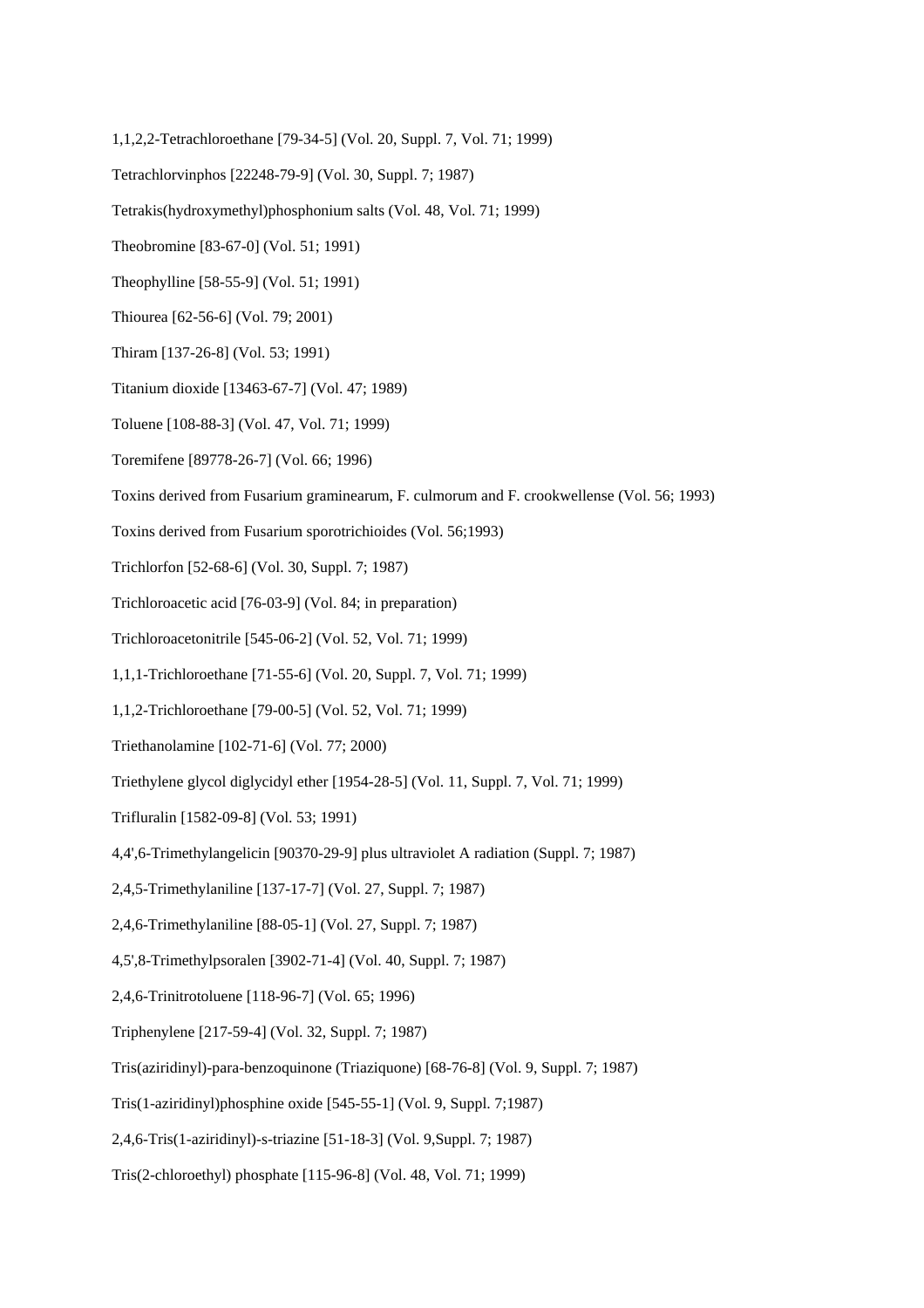- 1,2,3-Tris(chloromethoxy)propane [38571-73-2] (Vol. 15, Suppl. 7, Vol. 71; 1999)
- Tris(2-methyl-1-aziridinyl)phosphine oxide [57-39-6] (Vol. 9, Suppl. 7; 1987)
- Vat Yellow 4 [128-66-5] (Vol. 48; 1990)
- Vinblastine sulfate [143-67-9] (Vol. 26, Suppl. 7; 1987)
- Vincristine sulfate [2068-78-2] (Vol. 26, Suppl. 7; 1987)
- Vinyl chloride-vinyl acetate copolymers [9003-22-9] (Vol. 19, Suppl. 7; 1987)
- Vinylidene chloride [75-35-4] (Vol. 39, Suppl. 7, Vol. 71; 1999)
- Vinylidene chloride-vinyl chloride copolymers [9011-06-7] (Vol.19, Suppl. 7; 1987)
- Vinylidene fluoride [75-38-7] (Vol. 39, Suppl. 7, Vol. 71; 1999)
- N-Vinyl-2-pyrrolidone [88-12-0] (Vol. 19, Suppl. 7, Vol. 71; 1999)
- Vinyl toluene [25013-15-4] (Vol. 60; 1994)
- Vitamin K [12001-79-5] substances (Vol. 76; 2000)
- Wollastonite [13983-17-0] (Vol. 68; 1997)
- Xylenes [1330-20-7] (Vol. 47, Vol. 71; 1999)
- 2,4-Xylidine [95-68-1] (Vol. 16, Suppl. 7; 1987)
- 2,5-Xylidine [95-78-3] (Vol. 16, Suppl. 7; 1987)
- Yellow AB [85-84-7] (Vol. 8, Suppl. 7; 1987)
- Yellow OB [131-79-3] (Vol. 8, Suppl. 7; 1987)
- Zectran [315-18-4] (Vol. 12, Suppl. 7; 1987)
- Zeolites [1318-02-1] other than erionite (clinoptilolite, phillipsite,mordenite, non-fibrous Japanese zeolite, synthetic zeolites) (Vol.68; 1997)
- Zineb [12122-67-7] (Vol. 12, Suppl. 7; 1987)
- Ziram [137-30-4] (Vol. 53; 1991)

## **Mixtures**

Bitumens [8052-42-4], steam-refined, cracking-residue and air-refined (Vol. 35, Suppl. 7; 1987)

Crude oil [8002-05-9] (Vol. 45; 1989)

Diesel fuels, distillate (light) (Vol. 45; 1989)

Fuel oils, distillate (light) (Vol. 45; 1989)

Jet fuel (Vol. 45; 1989)

Mate (Vol. 51; 1991) Mineral oils, highly-refined (Vol. 33, Suppl. 7; 1987)